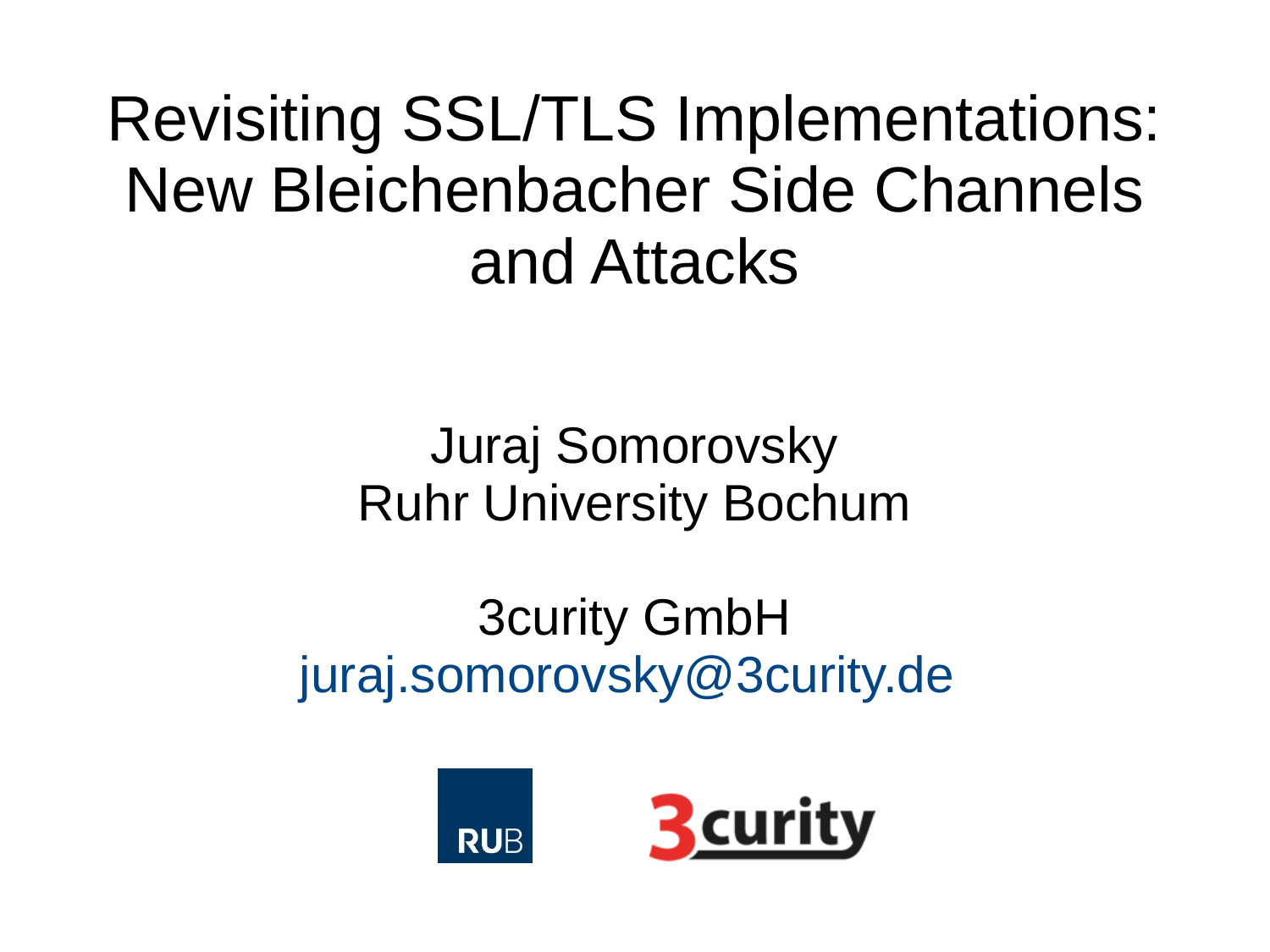#### About me

- Security Researcher at:
	- Chair for Network and Data Security, Ruhr University Bochum
		- Prof. Dr. Jörg Schwenk
		- Web Services, Single Sign-On, (Applied) Crypto, SSL, crypto currencies
		- Provable security, attacks and defenses
	- Horst Görtz Institute for IT-Security
		- Further topics: embedded security, malware, crypto...
- Co-founder of 3curity GmbH:
	- Penetration tests, security analyses, security workshops…
	- Web, Single Sign-On, SSL, applied crypto
	- [www.3curity.de](http://www.3curity.de/)





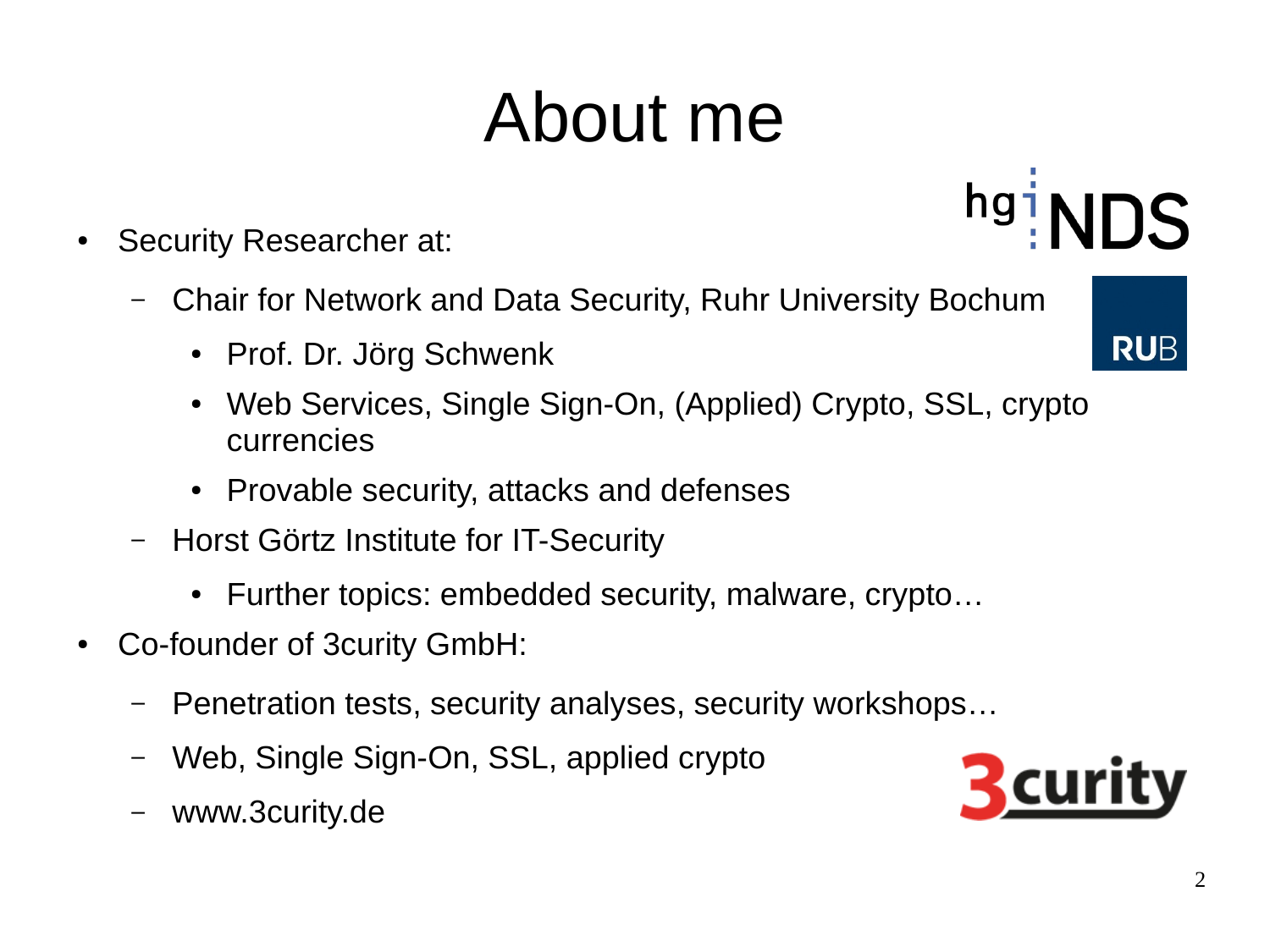#### Publications

- XML Security:
	- All your Clouds Are Belong to us: Security Analysis of Cloud Management Interfaces (CCSW'11)
	- How to Break XML Encryption (CCS'11)
	- On Breaking SAML: Be Whoever you Want to Be (USENIX'12)
	- On the Insecurity of XML Security (Dissertation)
- Further topics:
	- Revisiting SSL/TLS Implementations: New Bleichenbacher Side Channels and Attacks (USENIX'14)
	- Untrusted Third Parties: When IdPs Break Bad (in submission, by my colleagues Christian Mainka, Vladislav Mladenov and Jörg Schwenk)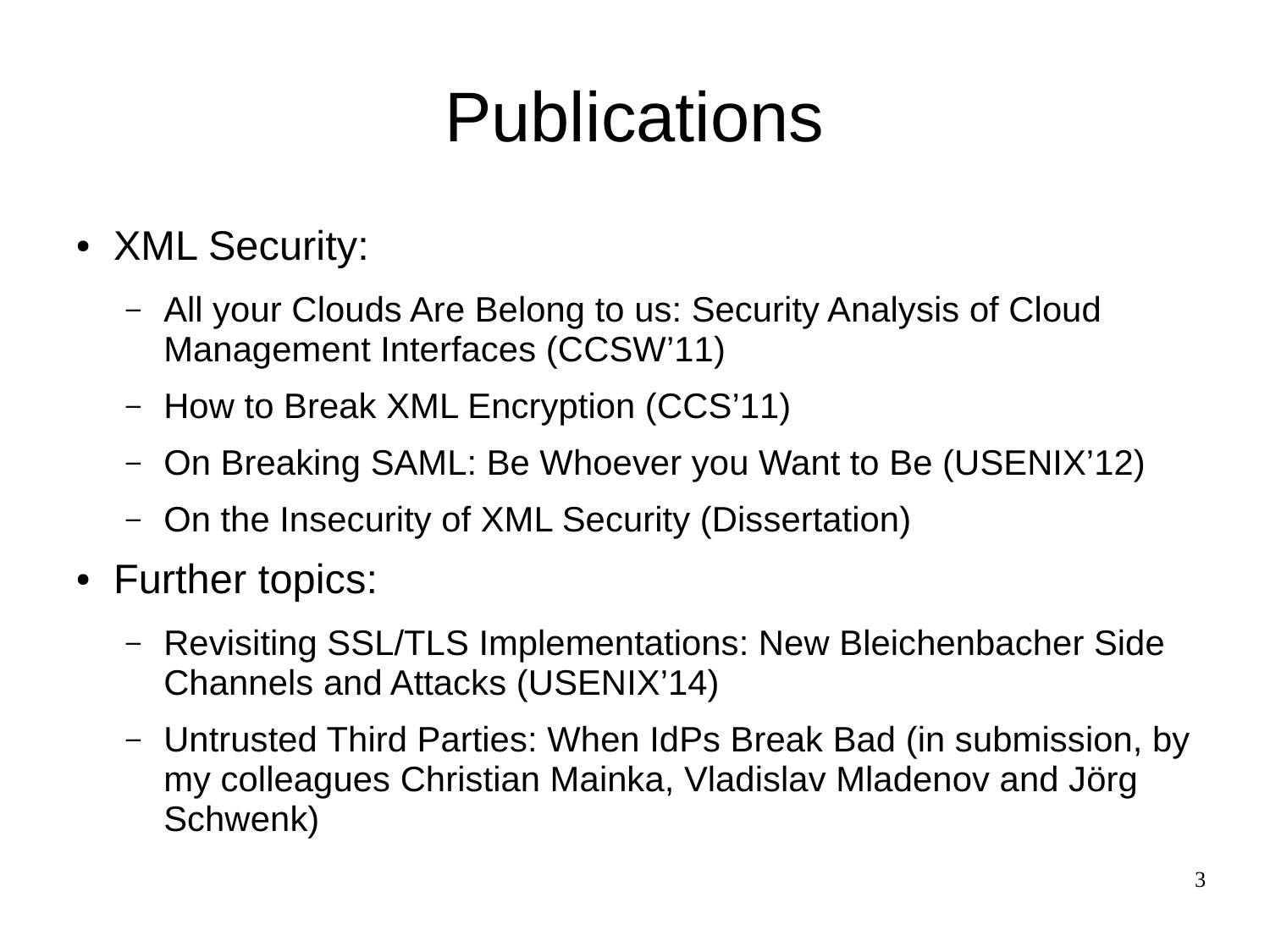#### About this talk

- Revisiting SSL/TLS Implementations: New Bleichenbacher Side Channels and Attacks
- Paper accepted at Usenix Security 2014
- Authors: Christopher Meyer, Juraj Somorovsky, Eugen Weiss, Jörg Schwenk, Sebastian Schinzel, Erik Tews
- Describes new side channels in specific TLS implementations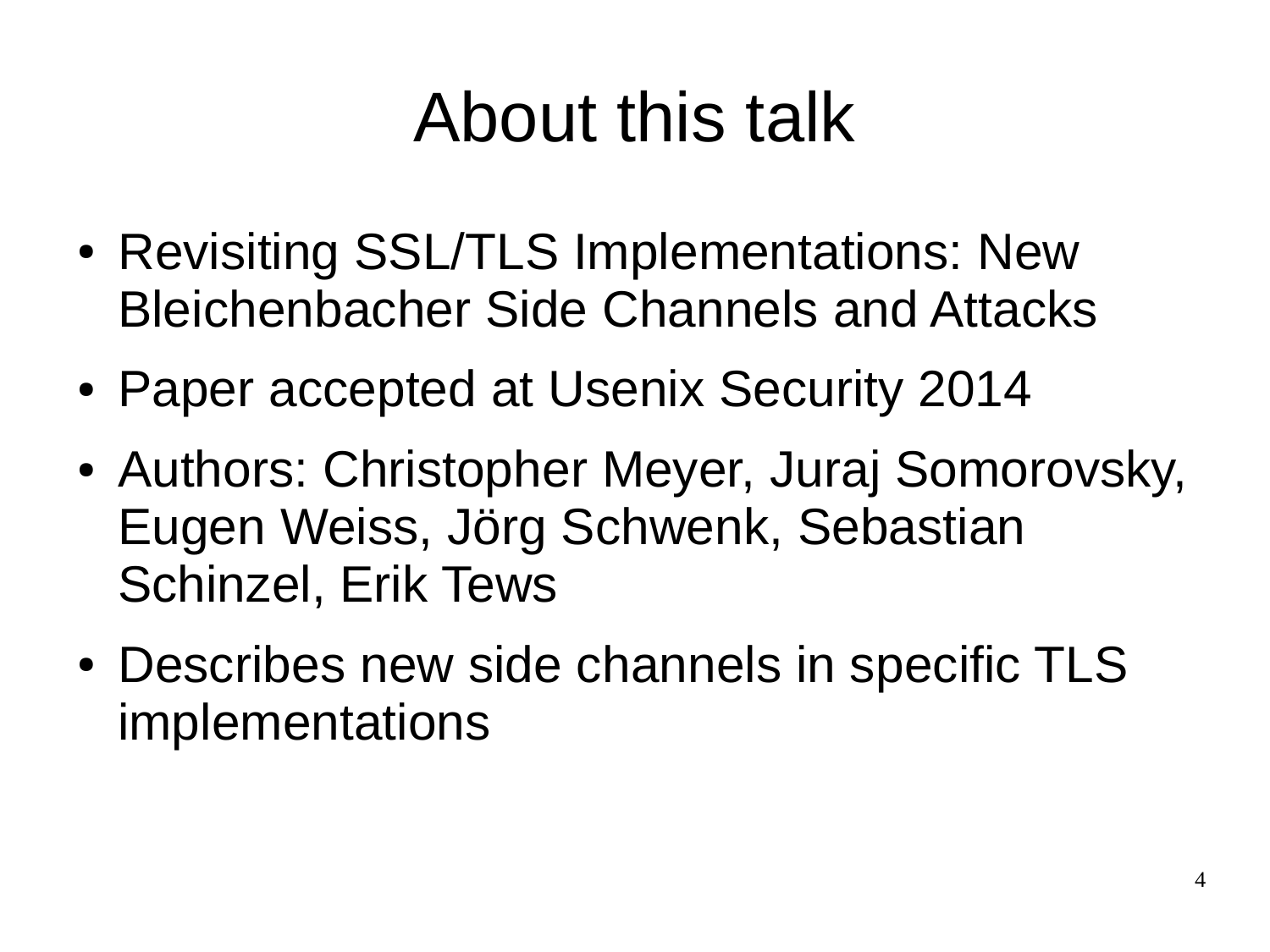#### Overview



- Bleichenbacher's Attack
	- Attack Intuition
	- Oracle Strength
	- Attack Challenges
- Attacks
	- Error Messages in JSSE
	- Additional Random Number Generation
	- Additional Exception in JSSE
	- Unexpected Timing Behavior by Hardware Appliances
- Conclusion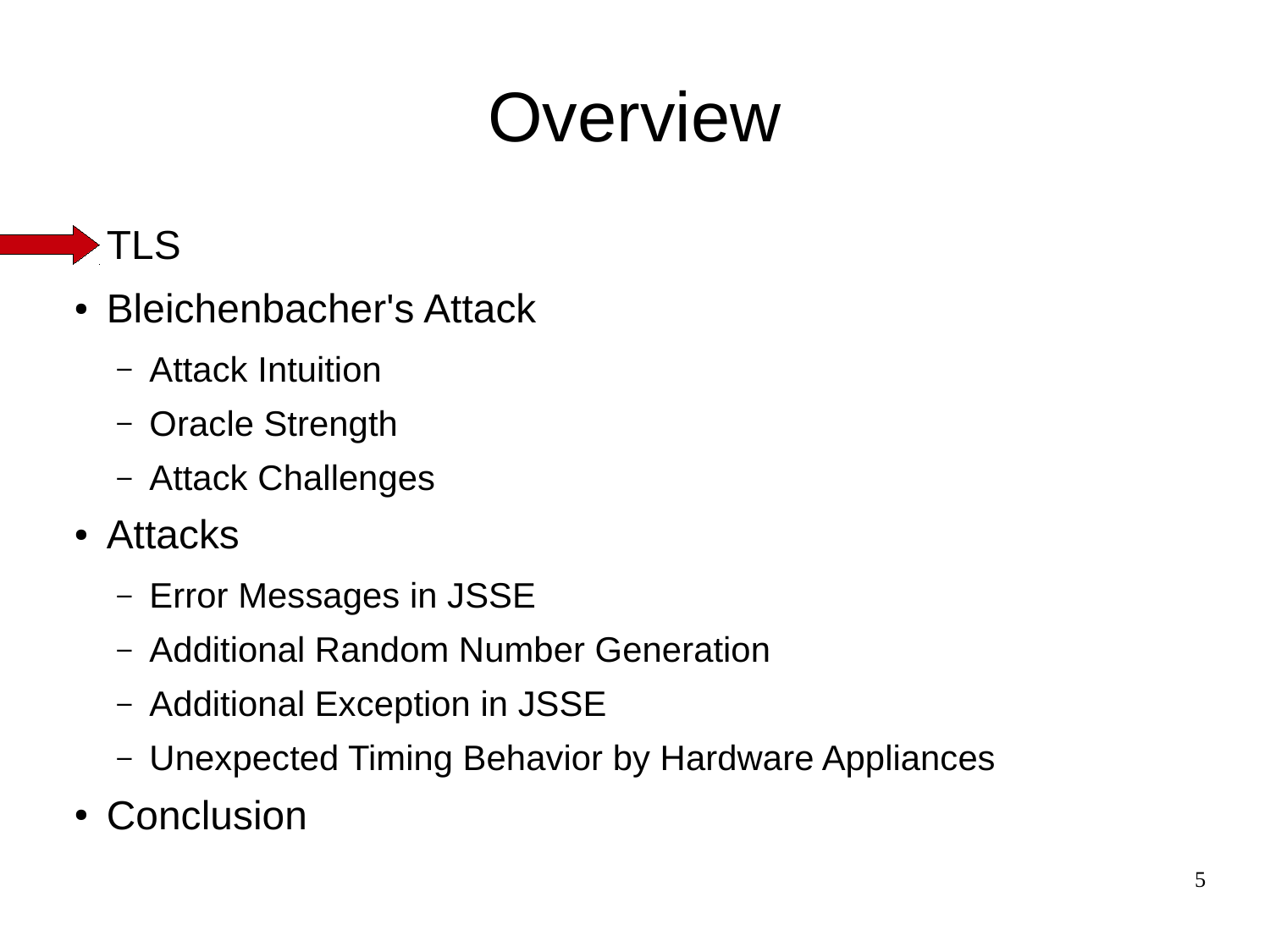# TLS

- Invented by Netscape in 1994
	- Name: Secure Sockets Layer
- Adopted by IETF in 1999
	- Renamed to Transport Layer Security
- Versions:
	- SSL 1.0, 2.0, 3.0
	- $-$  TLS 1.0, 1.1, 1.2, (1.3 in development)
- Implementations:
	- OpenSSL, GnuTLS, JSSE, Microsoft Schannel, MatrixSSL, LibreSSL, ...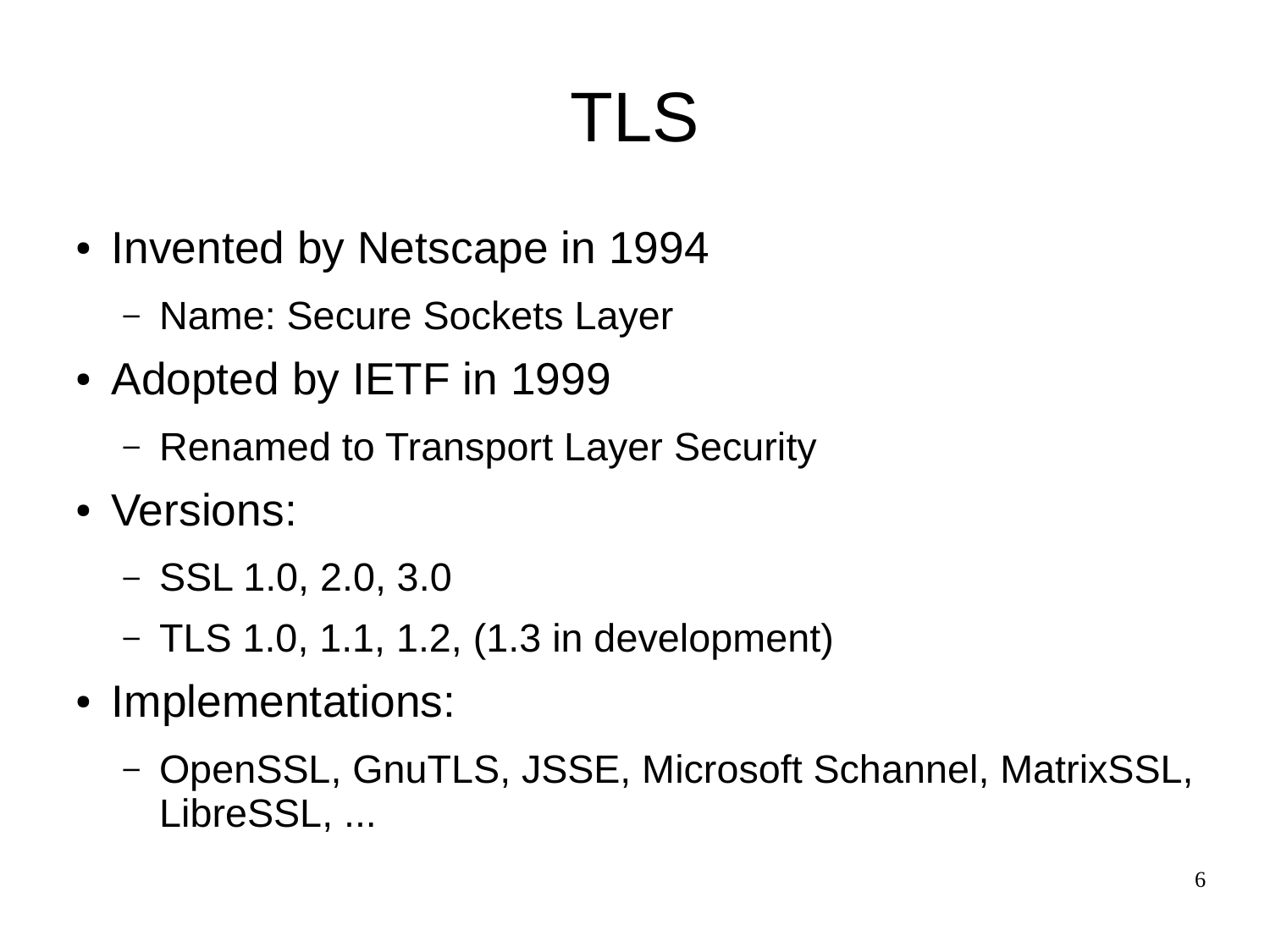# TLS

- Very complex
- Contains various crypto primitives: RSA, EC, AES-CBC, AES-GCM, RC4, 3DES, MD5, SHA1, MACs, Signatures, PRFs, ...
- Can be executed over TCP or UDP (DTLS)
- Contains various extensions
- TLS-Renegotiation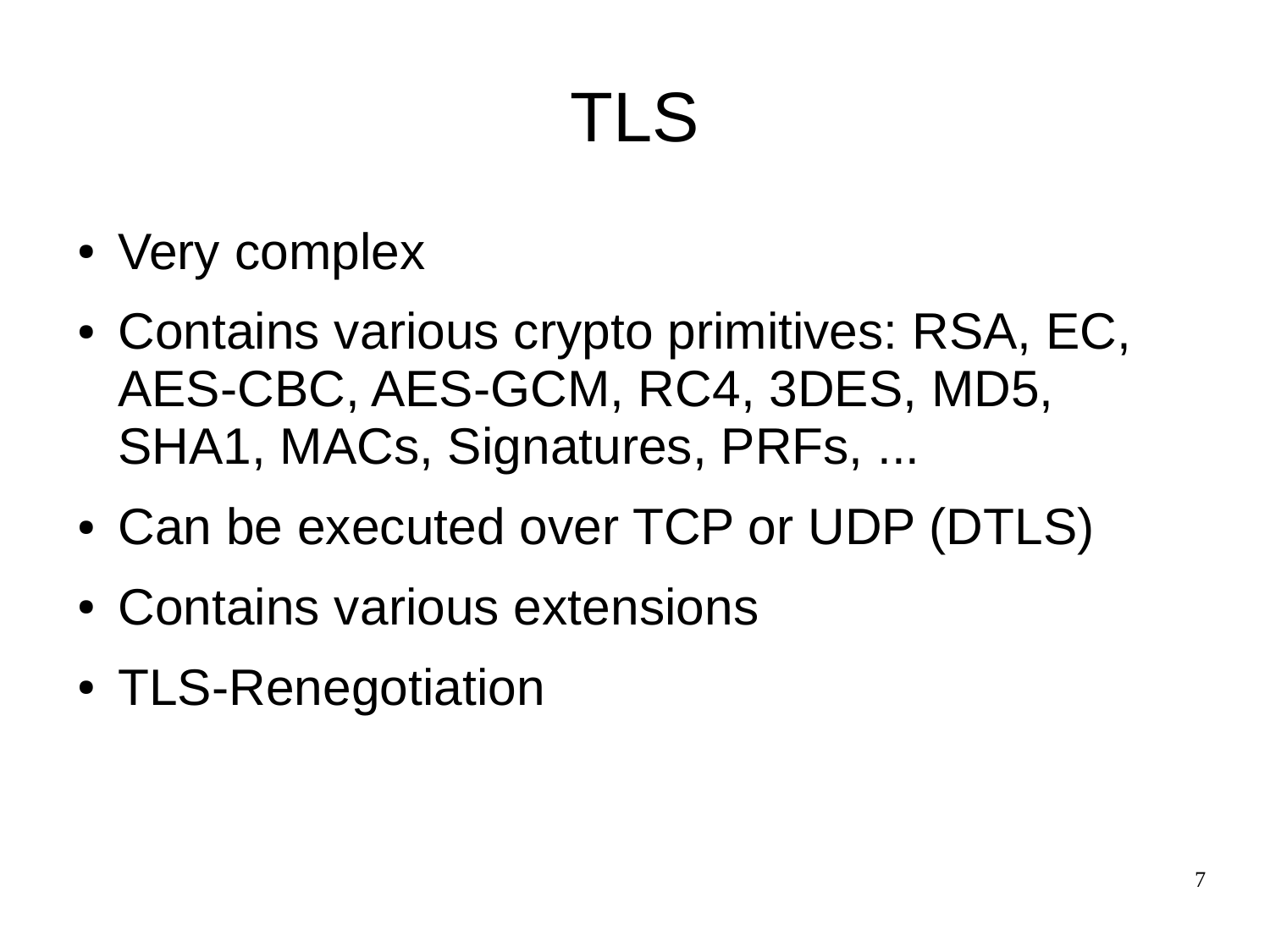#### TLS Handshake

• Used for negotiation of cryptographic keys for data transport

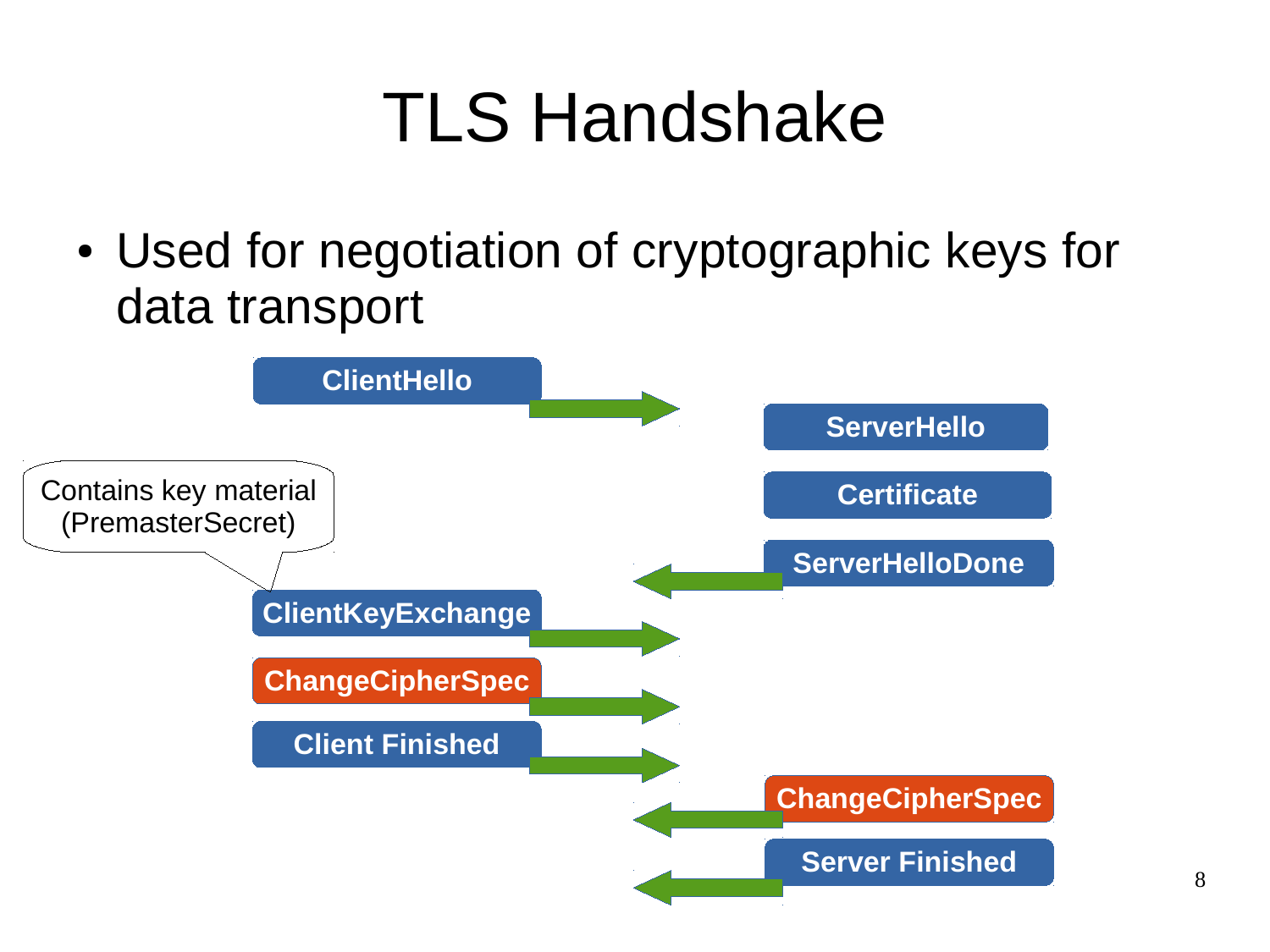## **ClientKeyExchange**

- Contains encrypted PremasterSecret (for example, encrypted using RSA or EC)
- PremasterSecret is used to derive all TLS session keys
- Decryption of PremasterSecret == decryption of the TLS traffic



Snidely Whiplash (Dudley Do-Right of the Mounties)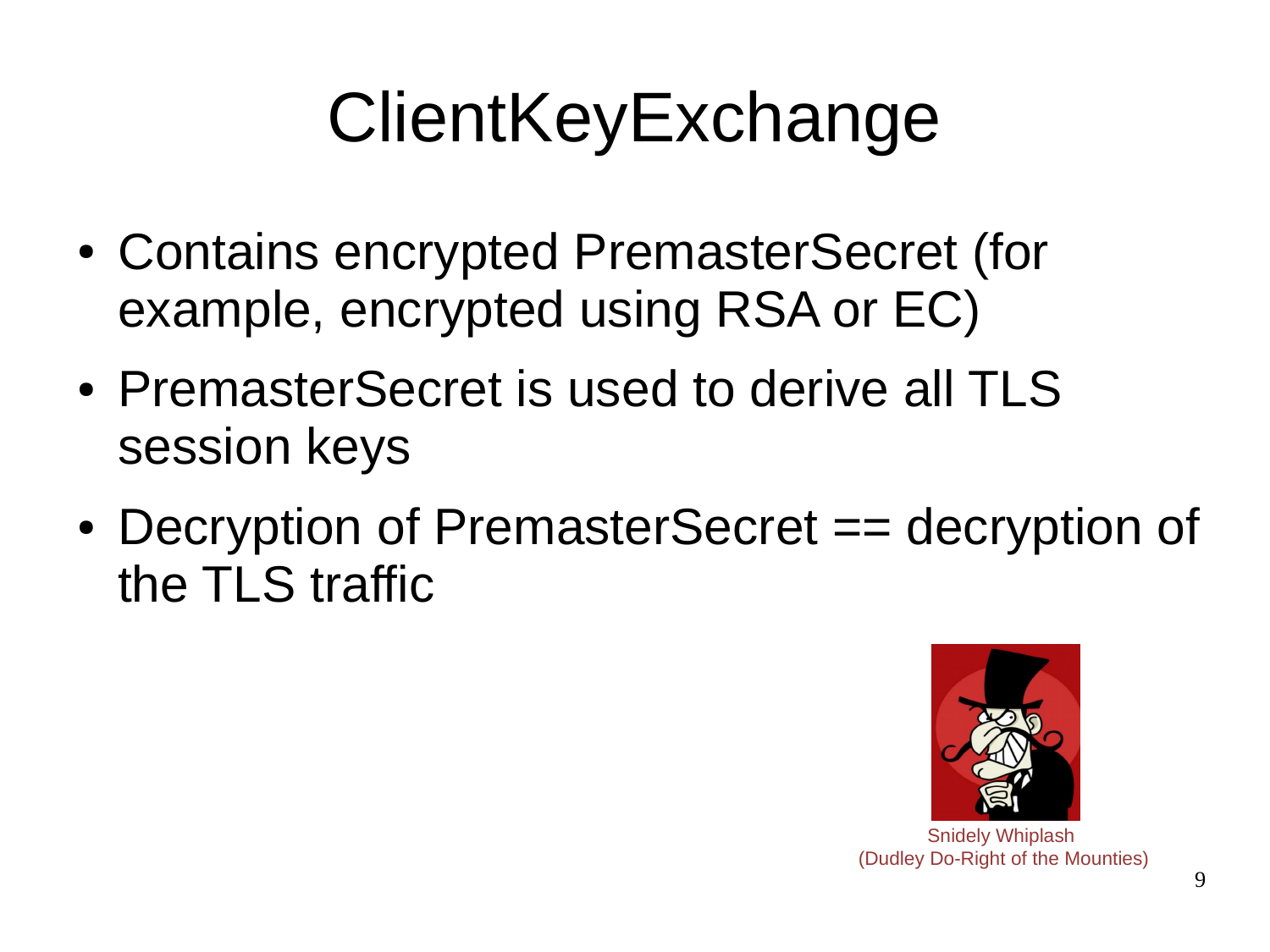#### Overview

- TLS
- $\blacktriangleright$  Bleichenbacher's Attack
	- Attack Intuition
	- Oracle Strength
	- Attack Challenges
- Attacks
	- Error Messages in JSSE
	- Additional Random Number Generation
	- Additional Exception in JSSE
	- Unexpected Timing Behavior by Hardware Appliances
- Conclusion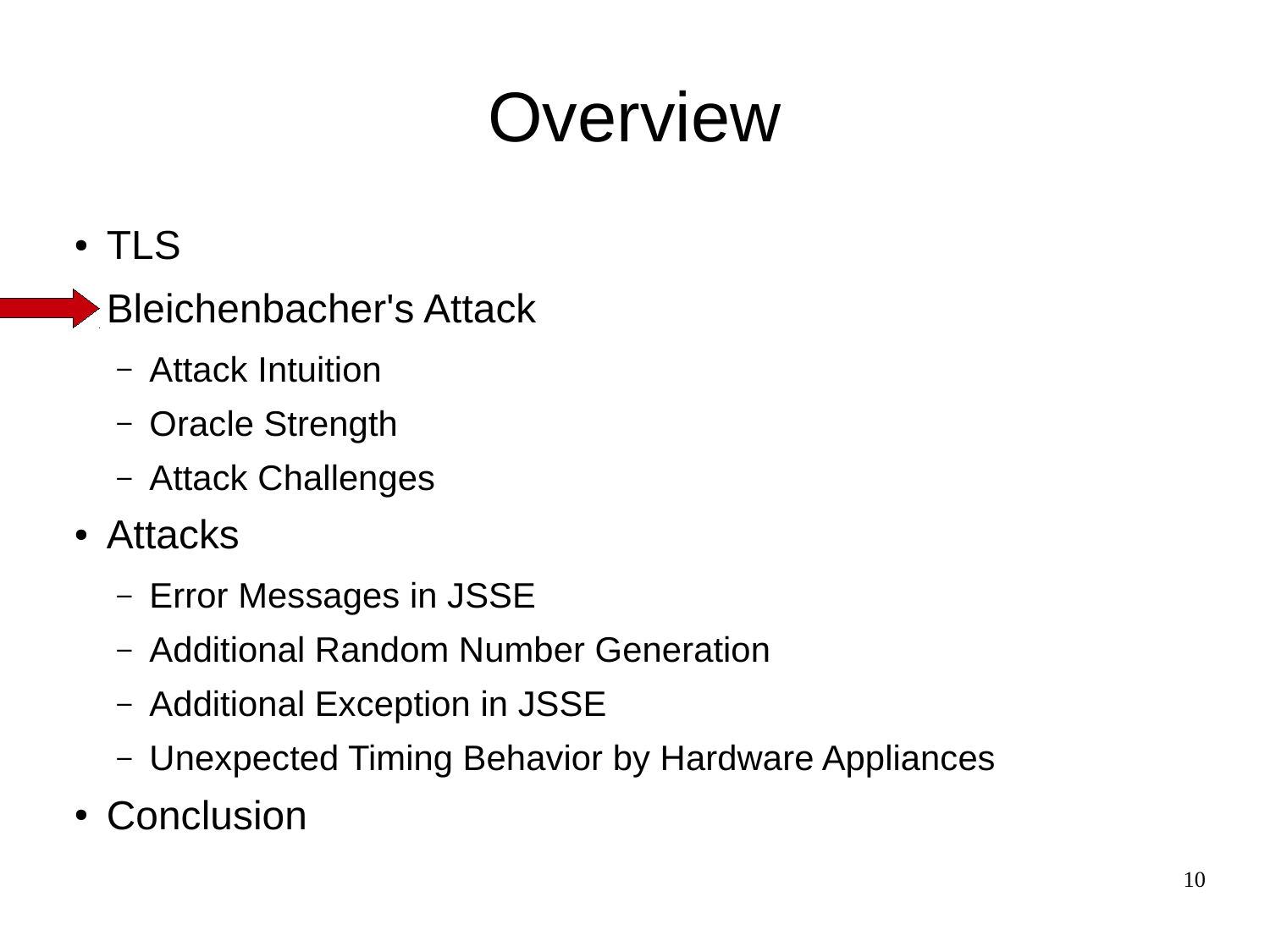# RSA PKCS#1 v1.5 Encryption

- Used e.g. to distribute symmetric keys
- Textbook-RSA:  $C_{\text{RSA}}$  = me mod N
	- Short messages need padding
	- No randomization
- PKCS#1 adds randomized padding to the PremasterSecret, it works as follows:
	- Take a PremasterSecret PMS
	- Set m := 00 || 02 || pad || 00 || PMS
	- Compute  $C_{PKCS}$  = me mod N
- A ciphertext is "valid", if its decryption has the correct format

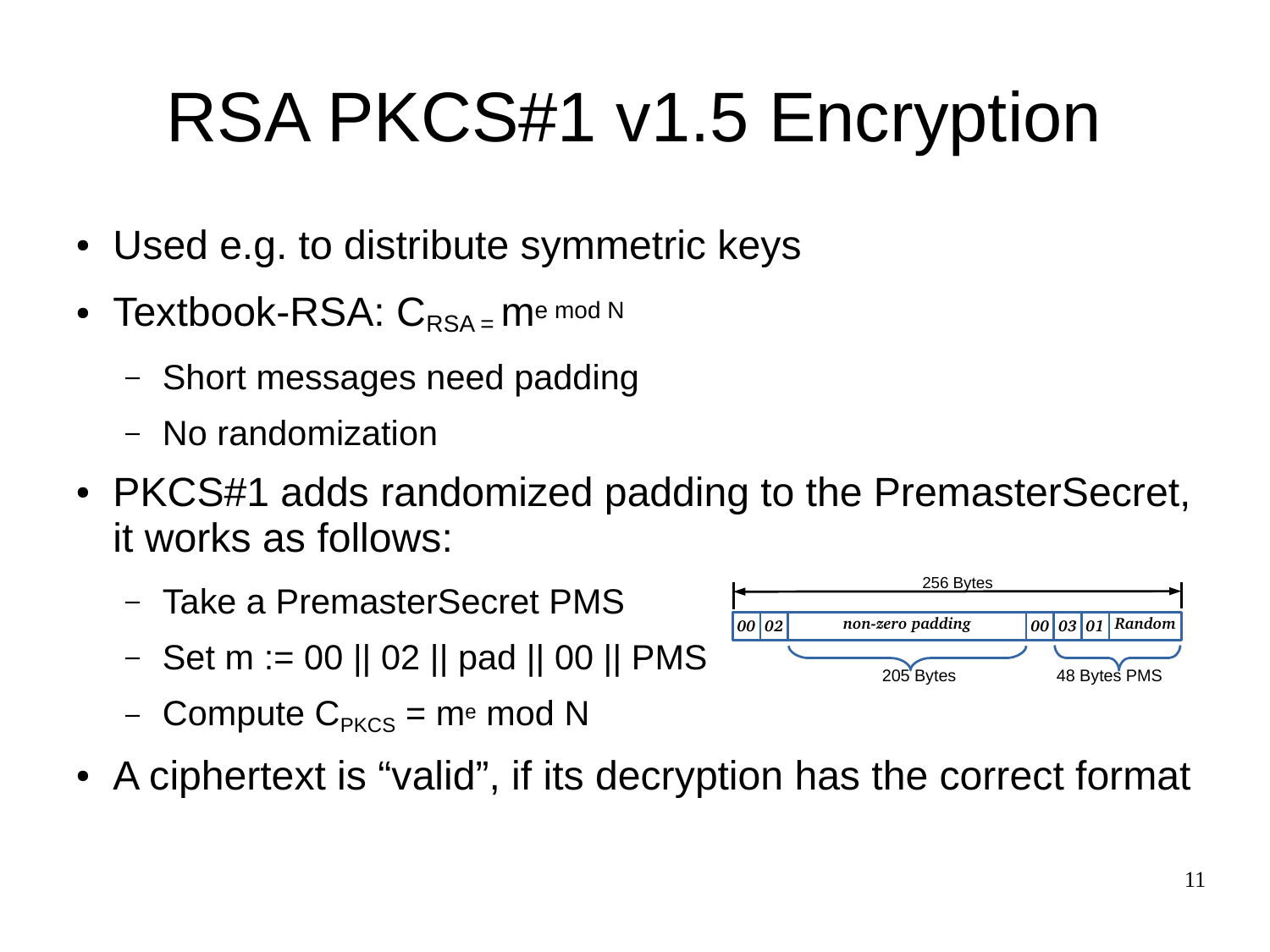#### Bleichenbacher's Attack

- 1998: Attack on RSA-PKCS#1 v1.5 (Bleichenbacher, Crypto 1998)
- SSL implementations applied an ad-hoc fix
- Well-noticed in crypto and security community
- PKCS#1 was updated to v2.0 (RSA-OAEP)
	- Still standardized in many applications, including TLS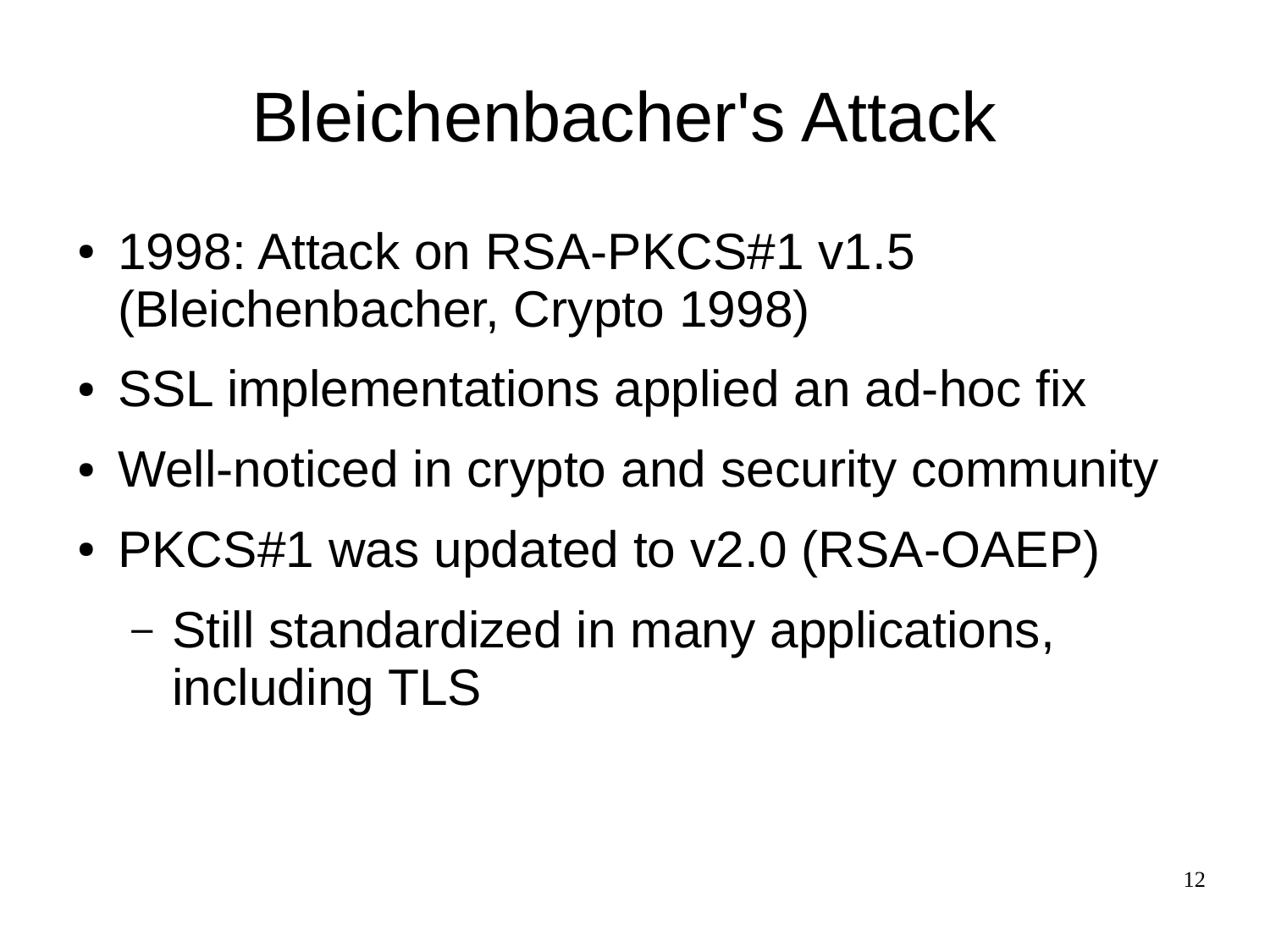#### Attack Applied to ...

- SSL / TLS:
	- D. Bleichenbacher: Chosen ciphertext attacks against protocols based on the RSA encryption standard PKCS #1, Crypto'98
- Cryptographic Hardware:
	- Romain Bardou, Riccardo Focardi, Yusuke Kawamoto, Graham Steel, and Joe-Kai Tsay. Efficient Padding Oracle Attacks on Cryptographic Hardware, Crypto'12
- XML Encryption:
	- Tibor Jager, Sebastian Schinzel, Juraj Somorovsky: Bleichenbacher's Attack Strikes Again: Breaking PKCS#1 v1.5 in XML Encryption, ESORICS'12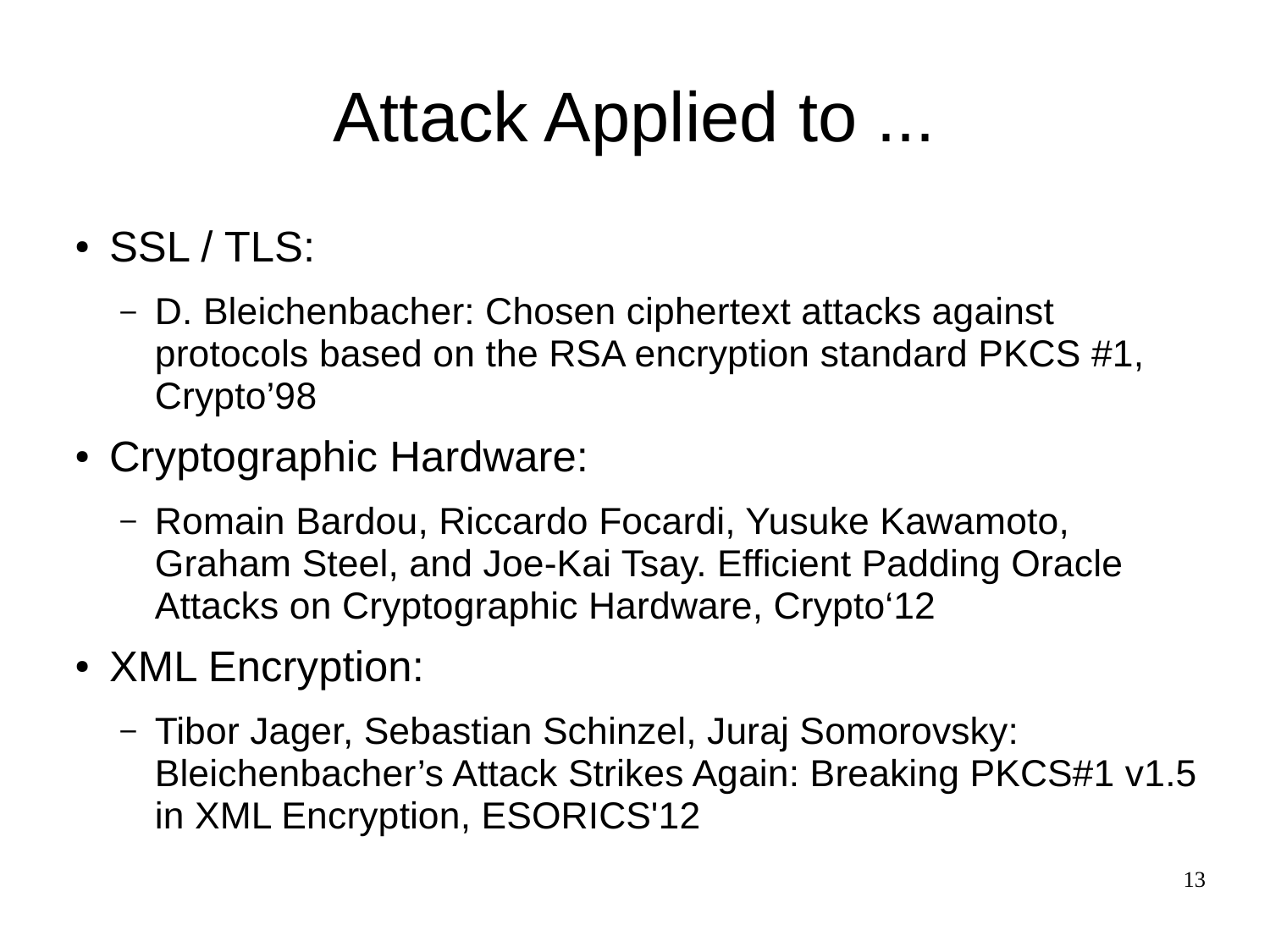#### Motivation

- Attack worked in 1998...
- Is PKCS#1 v1.5 implemented correctly in TLS now?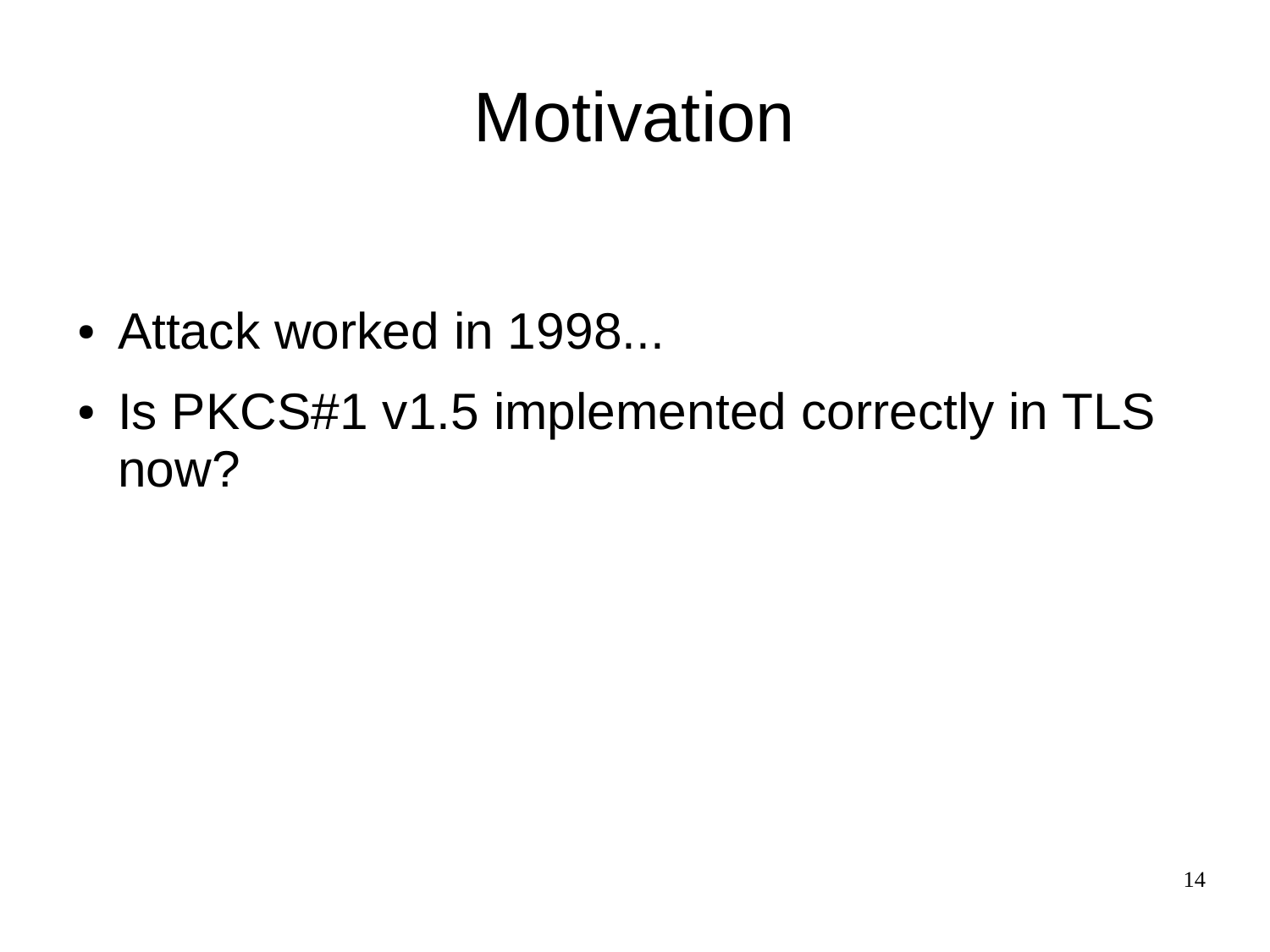#### Overview

- TLS
- Bleichenbacher's Attack
	- $\blacktriangleright$  Attack Intuition
		- Oracle Strength
		- Attack Challenges
- Attacks
	- Error Messages in JSSE
	- Additional Random Number Generation
	- Additional Exception in JSSE
	- Unexpected Timing Behavior by Hardware Appliances
- Conclusion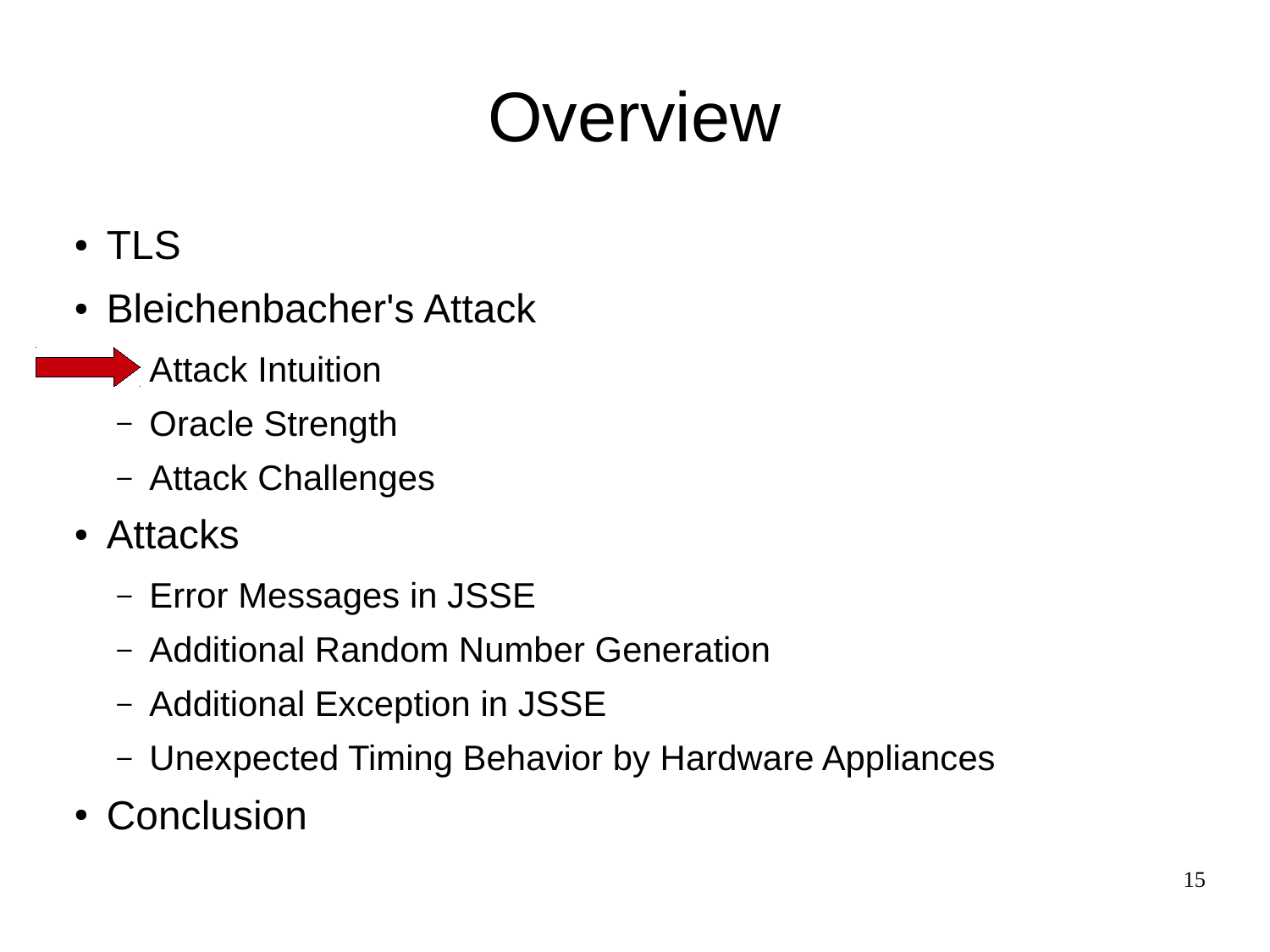#### Bleichenbacher's Attack

- Requires a "ciphertext validity oracle"
- Adaptive Chosen-ciphertext attack

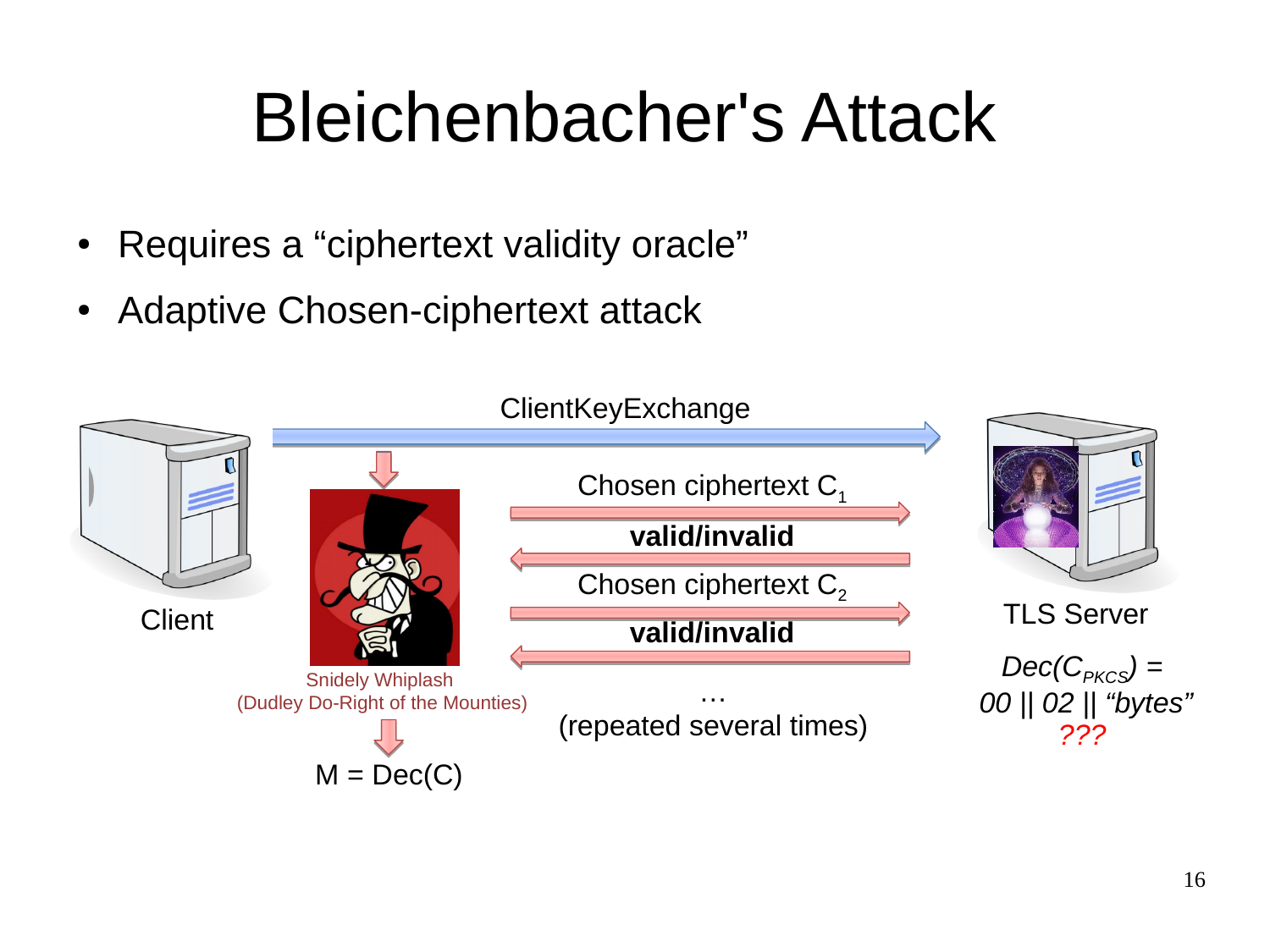#### Attack Intuition

- d: private key
- (e, N): public key
- $m = 00$  || 02 || "bytes"
- In RSA we can multiply the encrypted plaintext **without knowing the private key**
- $m = c$ <sup>*d*</sup> mod N
- *c = me mod N*
- $c' = (c \cdot s_e) \mod N$   $s \in Z_N$
- $c' = (ms)e \mod N$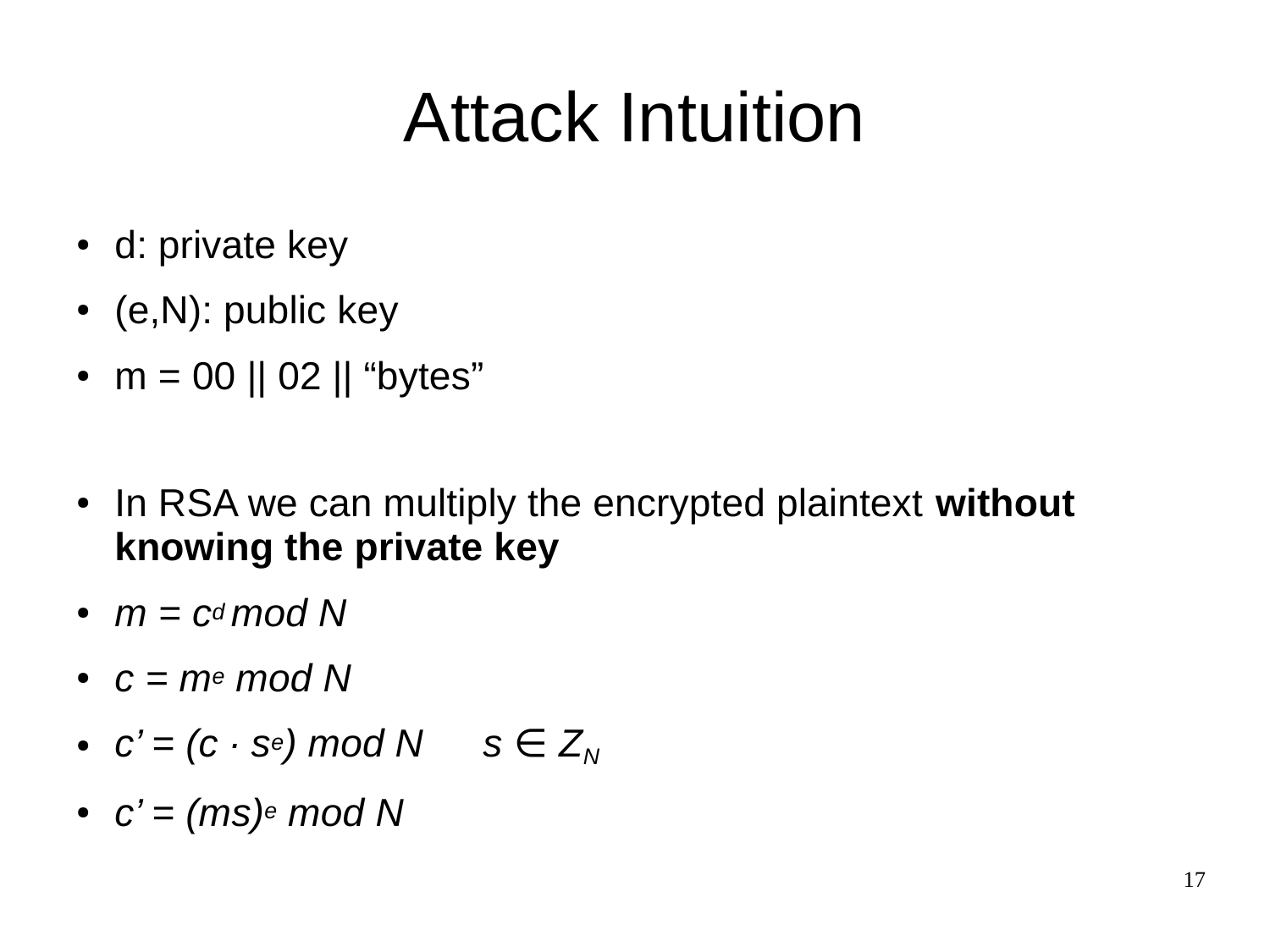#### Attack Intuition

- OK, so we can multiply a plaintext ...
- We define:  $B = 2^{(|N|-2)}$ , where |N| is byte length
	- $-$  Example: 2B = 00 02 00 ... 00
- Attack Approach:
	- Multiply "plaintext" with s: *c' = (c · se) mod N*
	- Query oracle if the decrypted plaintext is in interval <2B,3B)

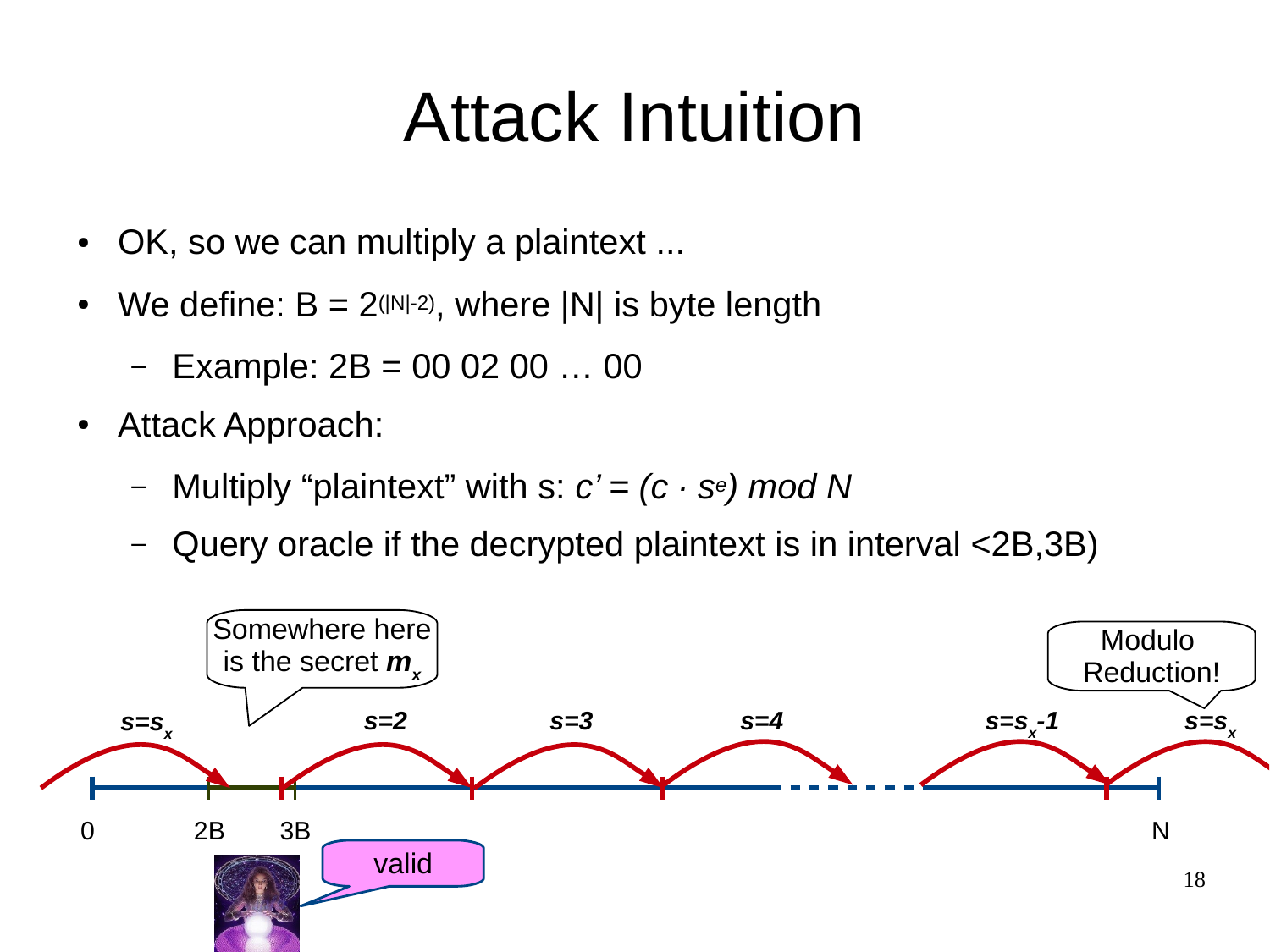#### Attack Intuition



- $S_y > S_x$
- Intuition:
	- **Large s** value indicates m is in the near of **2B**
	- **Small s** value indicates m is in the near of **3B**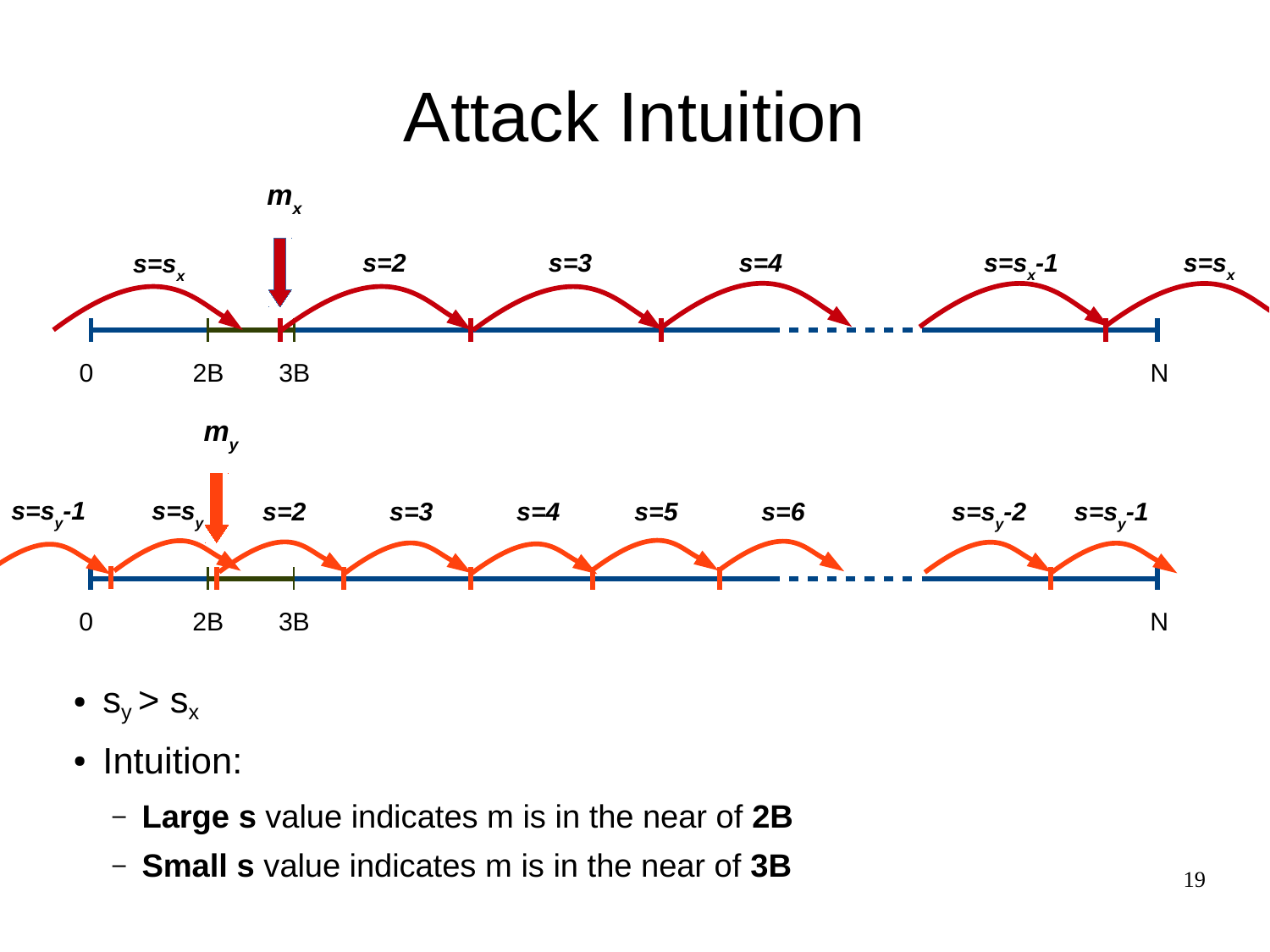#### Attack

● *s<sup>x</sup>* allows us to compute new interval for m:

 $2B \leq m_x S_x - N < 3B$ 

• From this follows:

 $(2B + N) / s_x < m_x < (3B + N) / s_x$ 

- Full algorithm:
	- Searches for further s values
	- Reduces the interval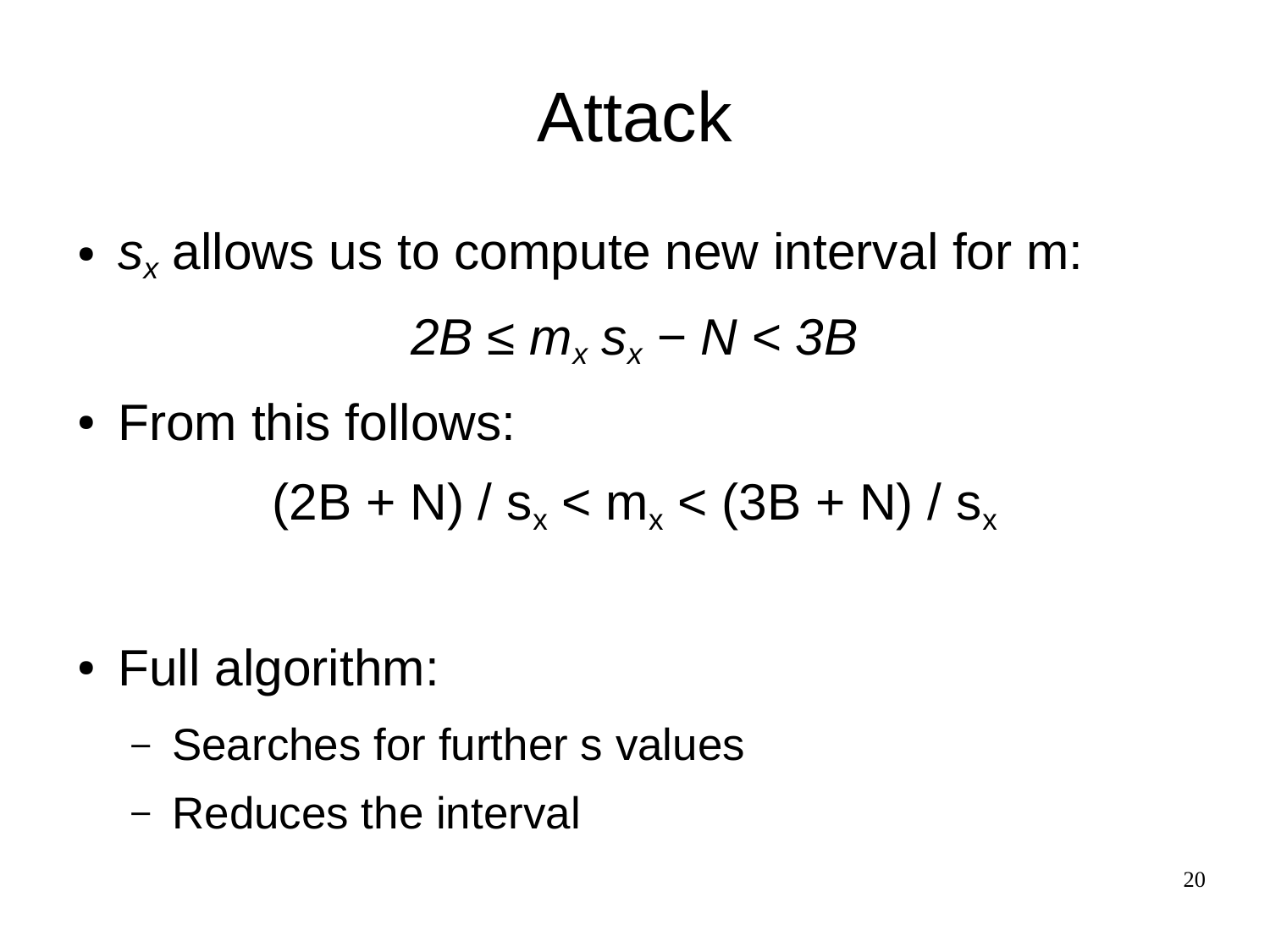#### Demo Time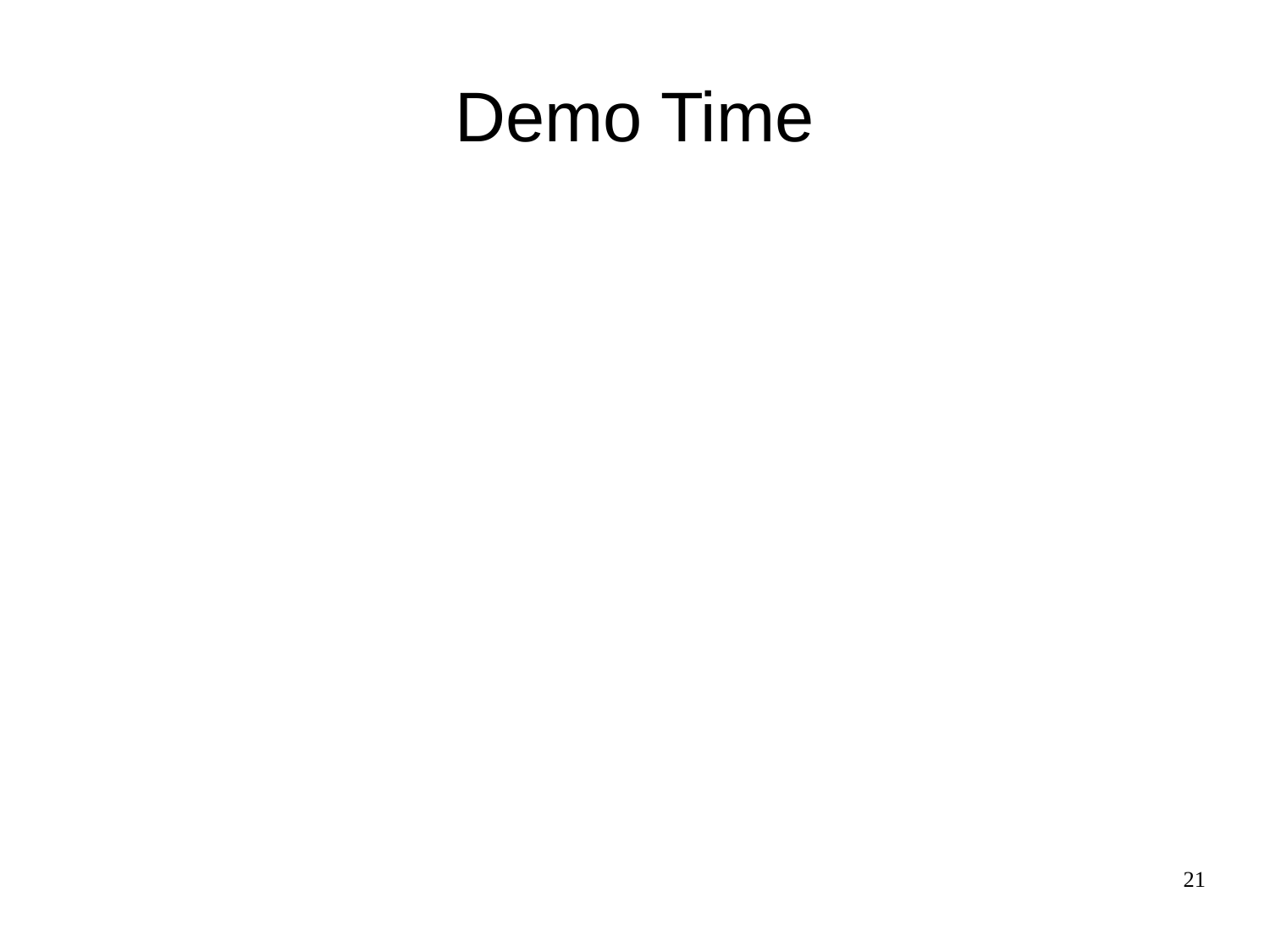#### Attack Countermeasure

```
generate a random PMS<sub>R</sub>
decrypt the ciphertext: m := dec(c)
if ( (m ? 00||02||PS||00||k) OR (|k| ? 48) ) then 
   proceed with PMS := PMS<sub>R</sub>
else
```

```
   proceed with PMS := k
```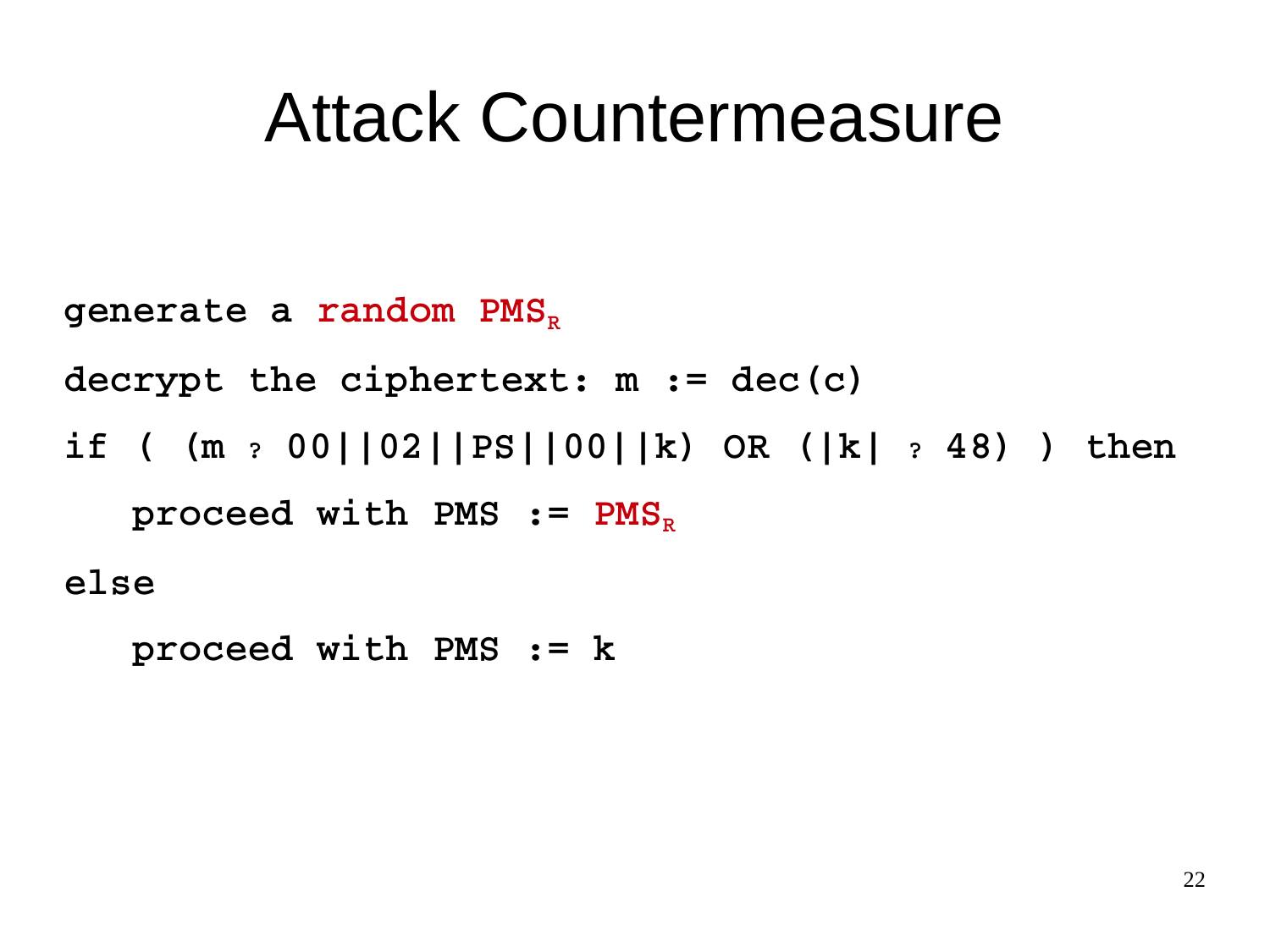#### Overview

- TLS
- Bleichenbacher's Attack
	- Attack Intuition
- **Cracle Strength** 
	- Attack Challenges
	- Attacks
		- Error Messages in JSSE
		- Additional Random Number Generation
		- Additional Exception in JSSE
		- Unexpected Timing Behavior by Hardware Appliances
	- Conclusion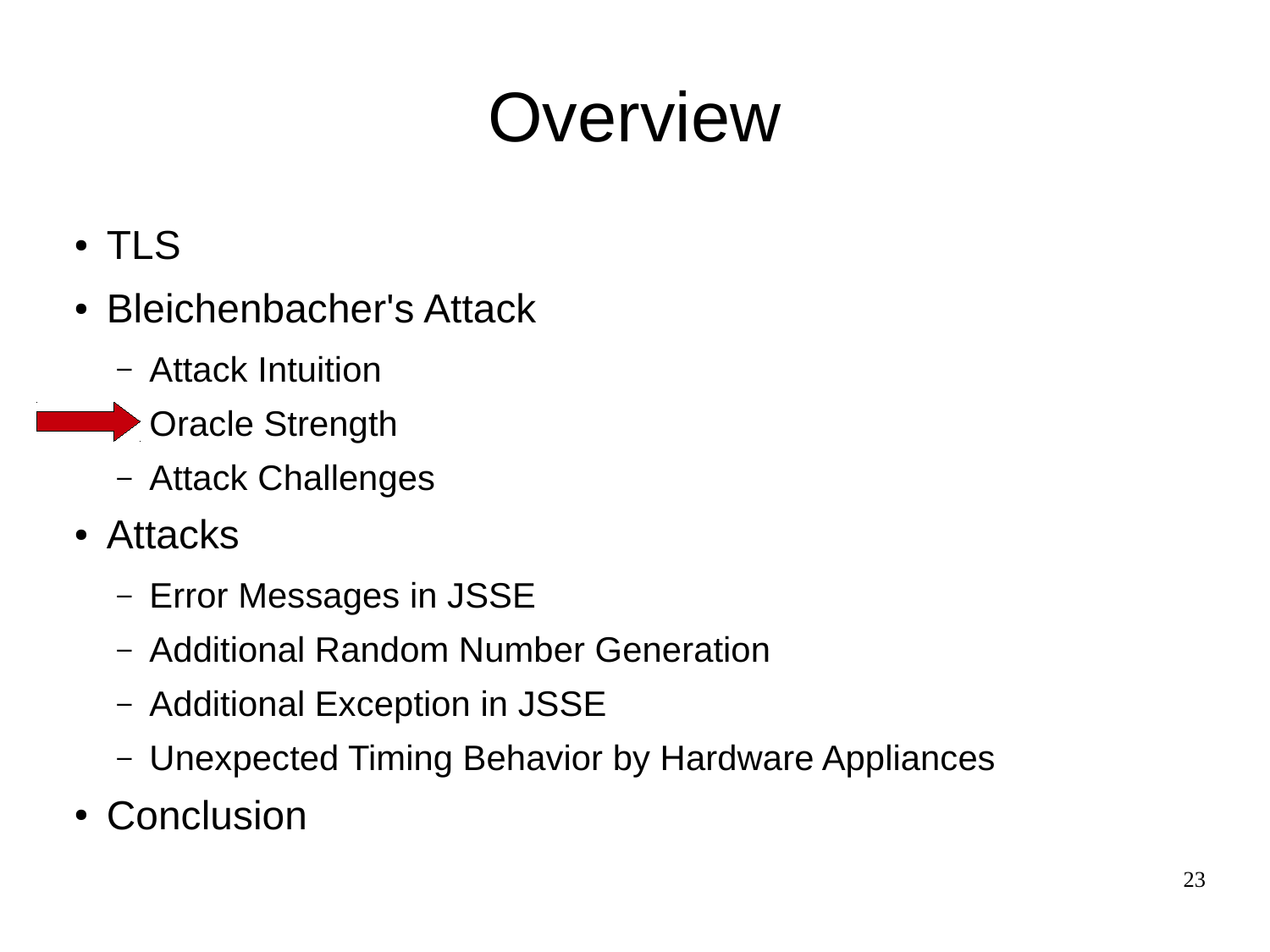#### Attack Performance

- Bleichenbacher's attack is also called Million Messages attack
- The attack performance varies: it depends on the oracle message validation
- The oracle responds with "valid" when:
	- The message starts with 00 02
	- (and) the PremasterSecret is of valid length?
	- Further checks?

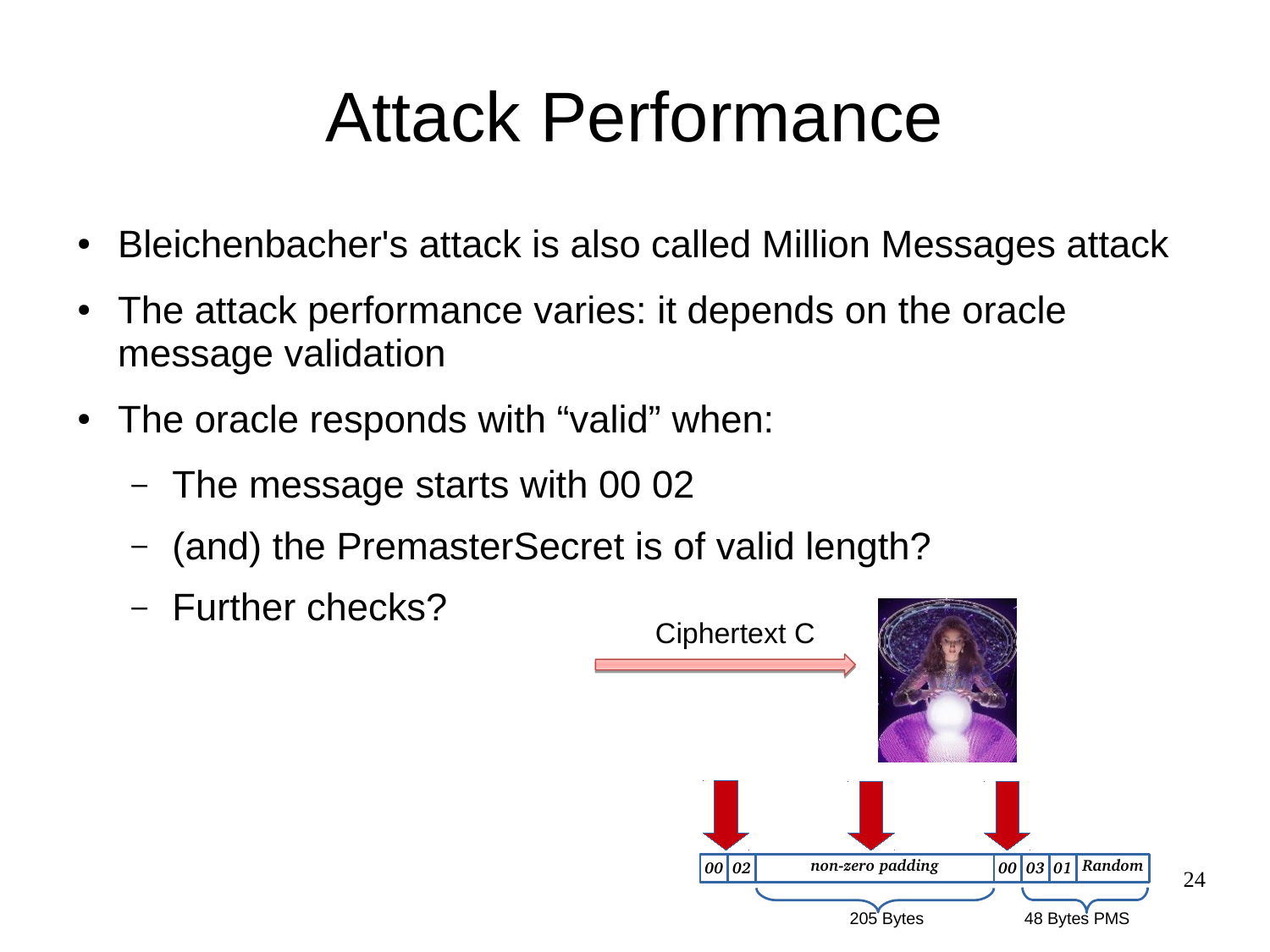#### Oracle Strength

- Oracle with **less checks** brings **better performance**
- Oracle strength: Probability the oracle responds with "valid" when the message starts with 00 02
- Why important?

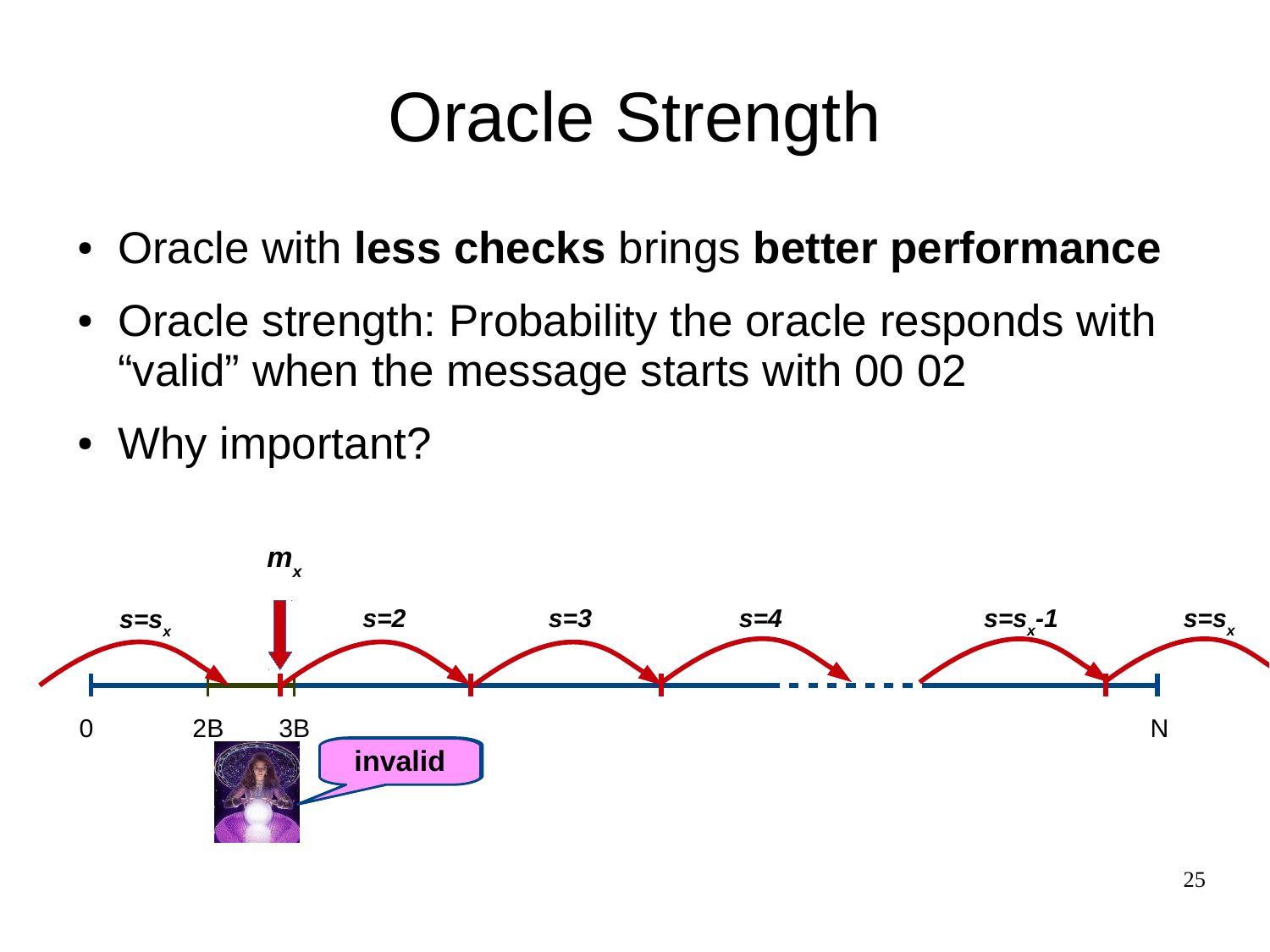#### Overview

- TLS
- Bleichenbacher's Attack
	- Attack Intuition
	- Oracle Strength
- **External Attack Challenges** 
	- Attacks
		- Error Messages in JSSE
		- Additional Random Number Generation
		- Additional Exception in JSSE
		- Unexpected Timing Behavior by Hardware Appliances
	- Conclusion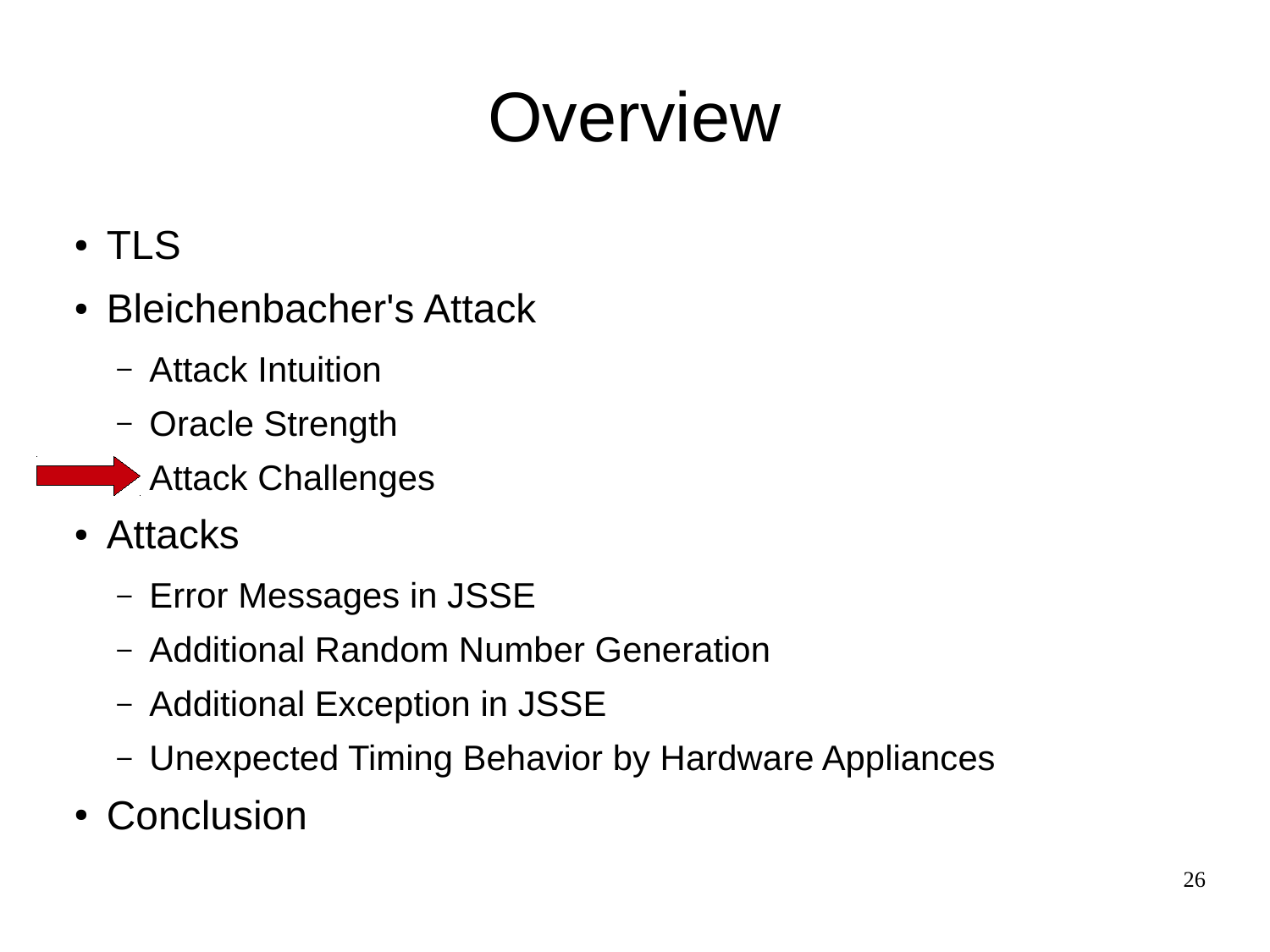# Attack Challenges

- Implement an oracle based on the server behavior
	- Using different error messages, timing



TLS Server

- Analyze oracle strength
	- Probability
	- If timing: how many server requests are needed to respond one oracle request
- Execute Bleichenbacher's attack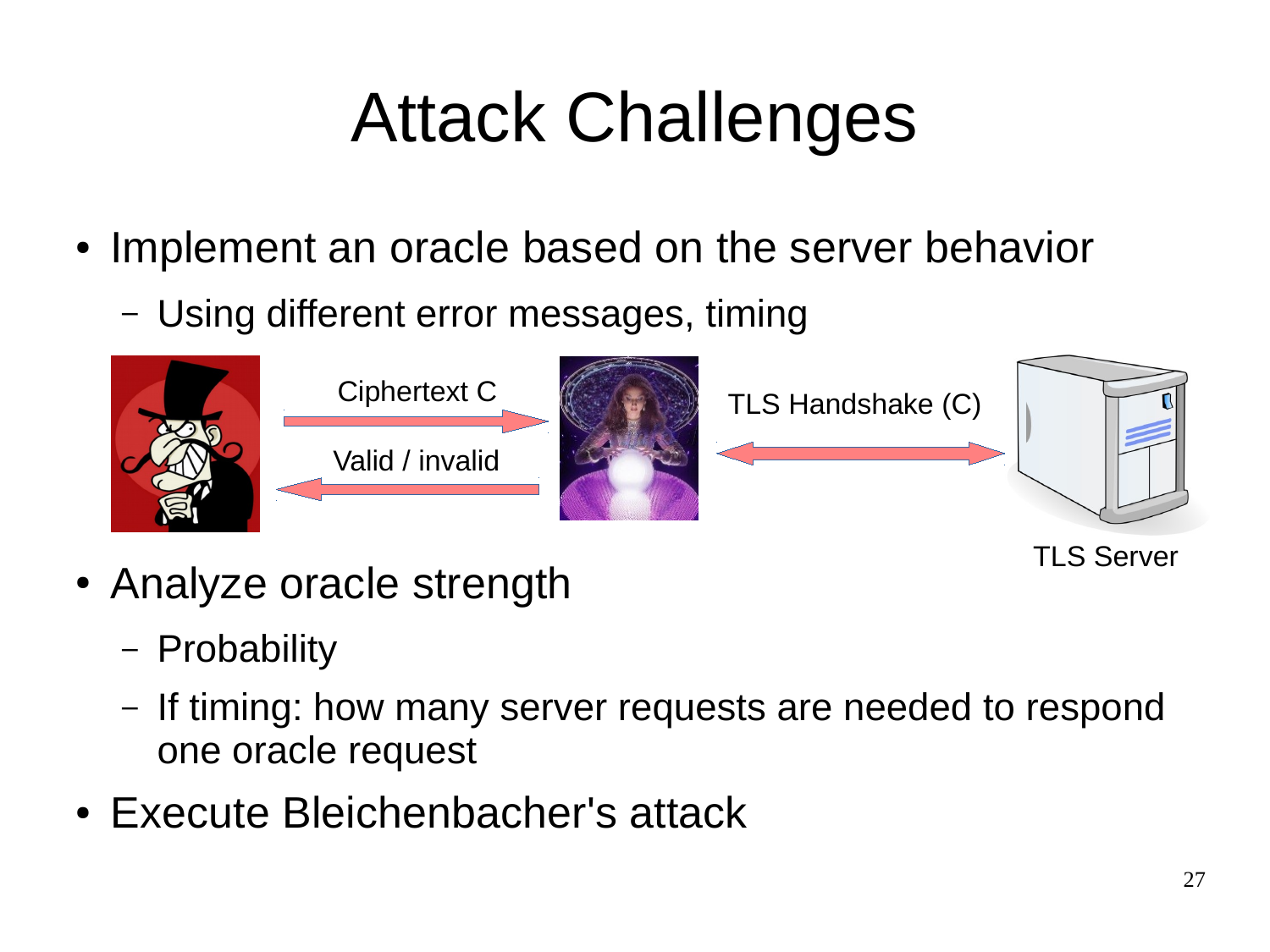# With the help of T.I.M.E.

- T.I.M.E.: TLS Inspection Made Easy
- Automatic scanning of TLS implementations
- Written (mainly) by Christopher Meyer:
	- [http://www-brs.ub.ruhr-uni-bochum.de/netahtml/HSS](http://www-brs.ub.ruhr-uni-bochum.de/netahtml/HSS/Diss/MeyerChristopher/diss.pdf) [/Diss/MeyerChristopher/diss.pdf](http://www-brs.ub.ruhr-uni-bochum.de/netahtml/HSS/Diss/MeyerChristopher/diss.pdf)
- Supports further features like TLS fingerprinting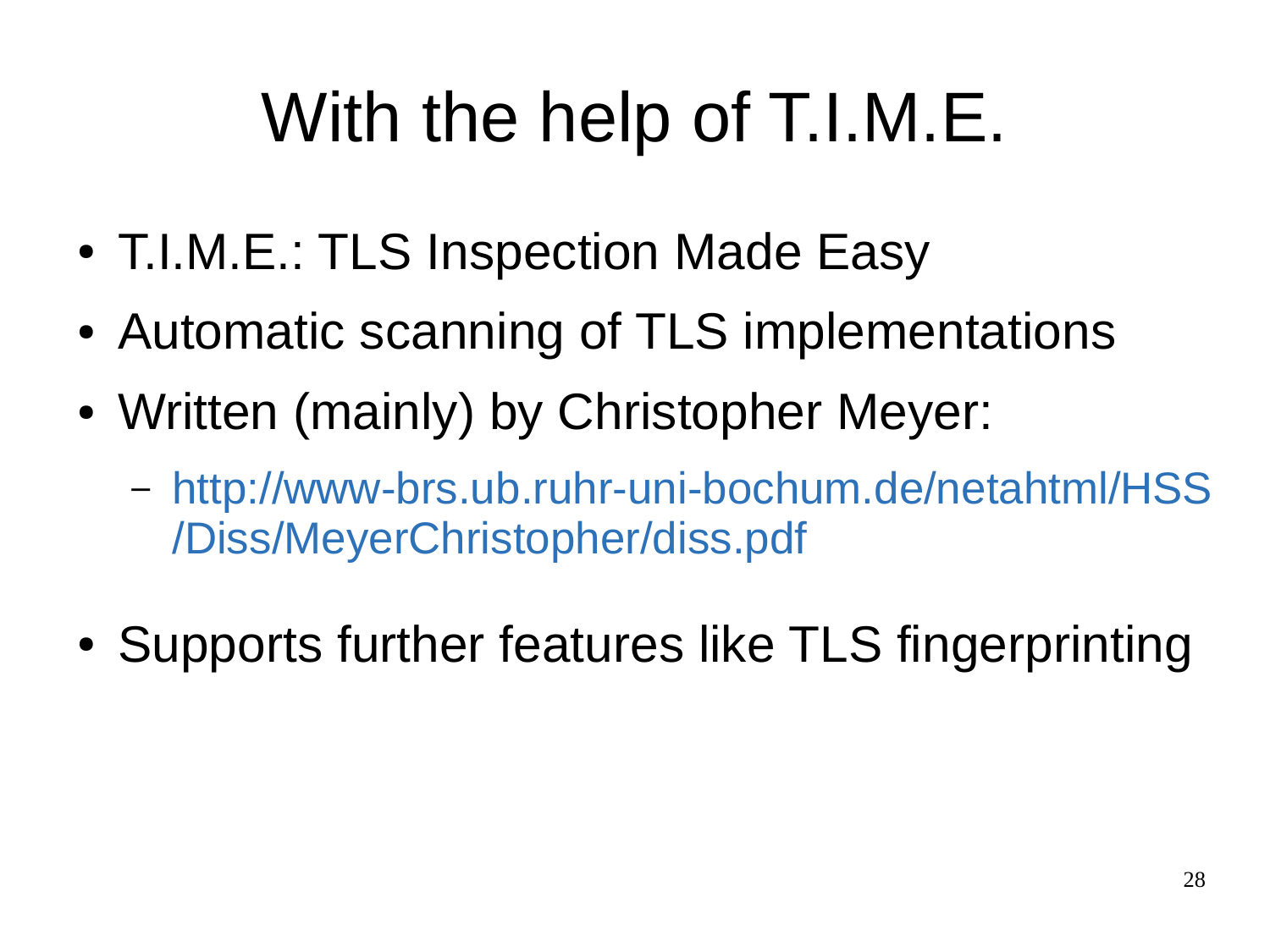# For Timing Measurements...

- T.I.M.E. was not appropriate, caused too much noise
- We used our Bleichenbacher attack module with a patched MatrixSSL library
- NetTimer for response times evaluation:
	- <http://sebastian-schinzel.de/nettimer>

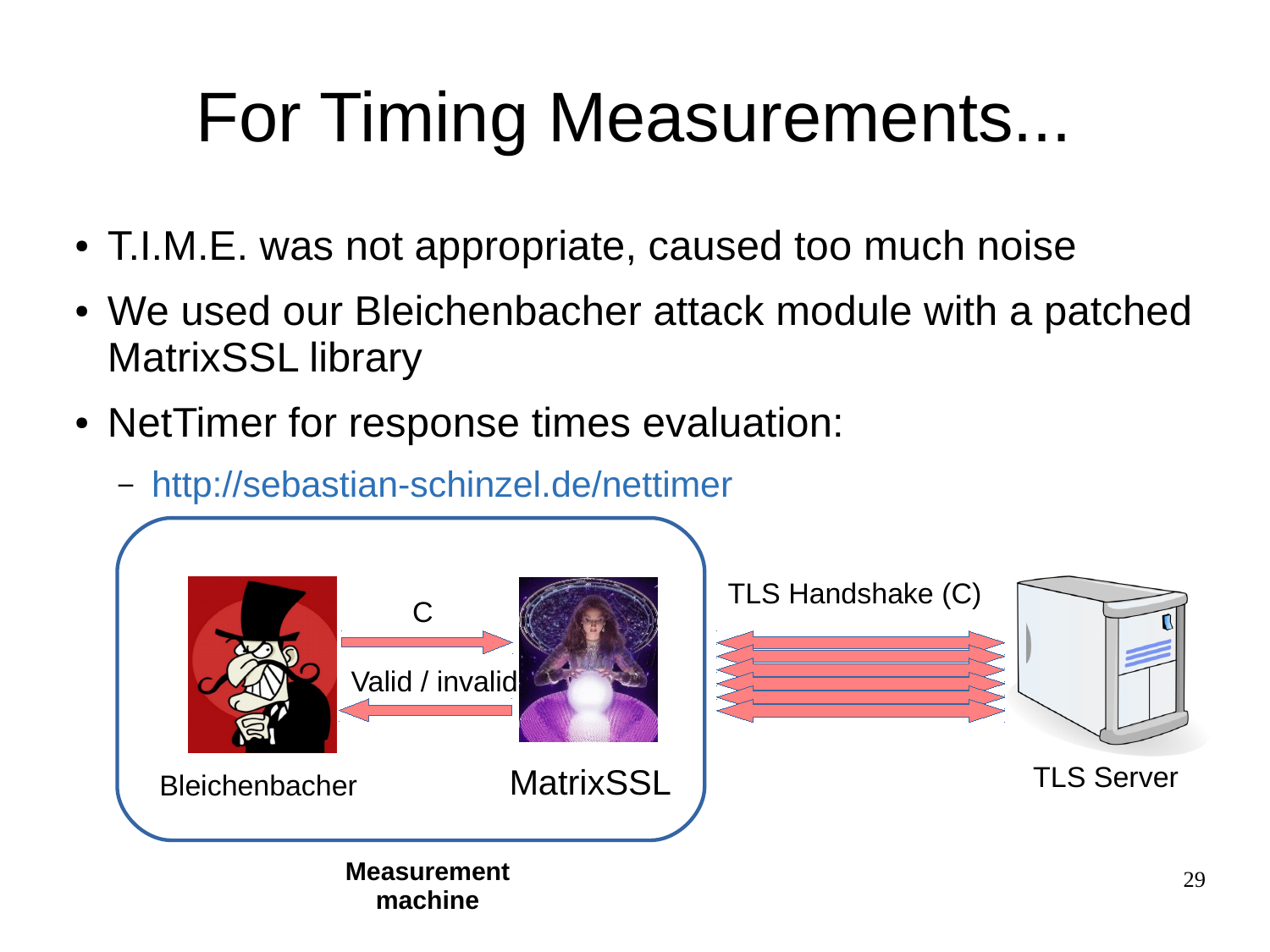#### Overview

- TLS
- Bleichenbacher's Attack
	- Attack Intuition
	- Oracle Strength
	- Attack Challenges
- Attacks
- **ERRY ERRY ENDING MESSAGES IN JSSE** 
	- Additional Random Number Generation
	- Additional Exception in JSSE
	- Unexpected Timing Behavior by Hardware Appliances
	- Conclusion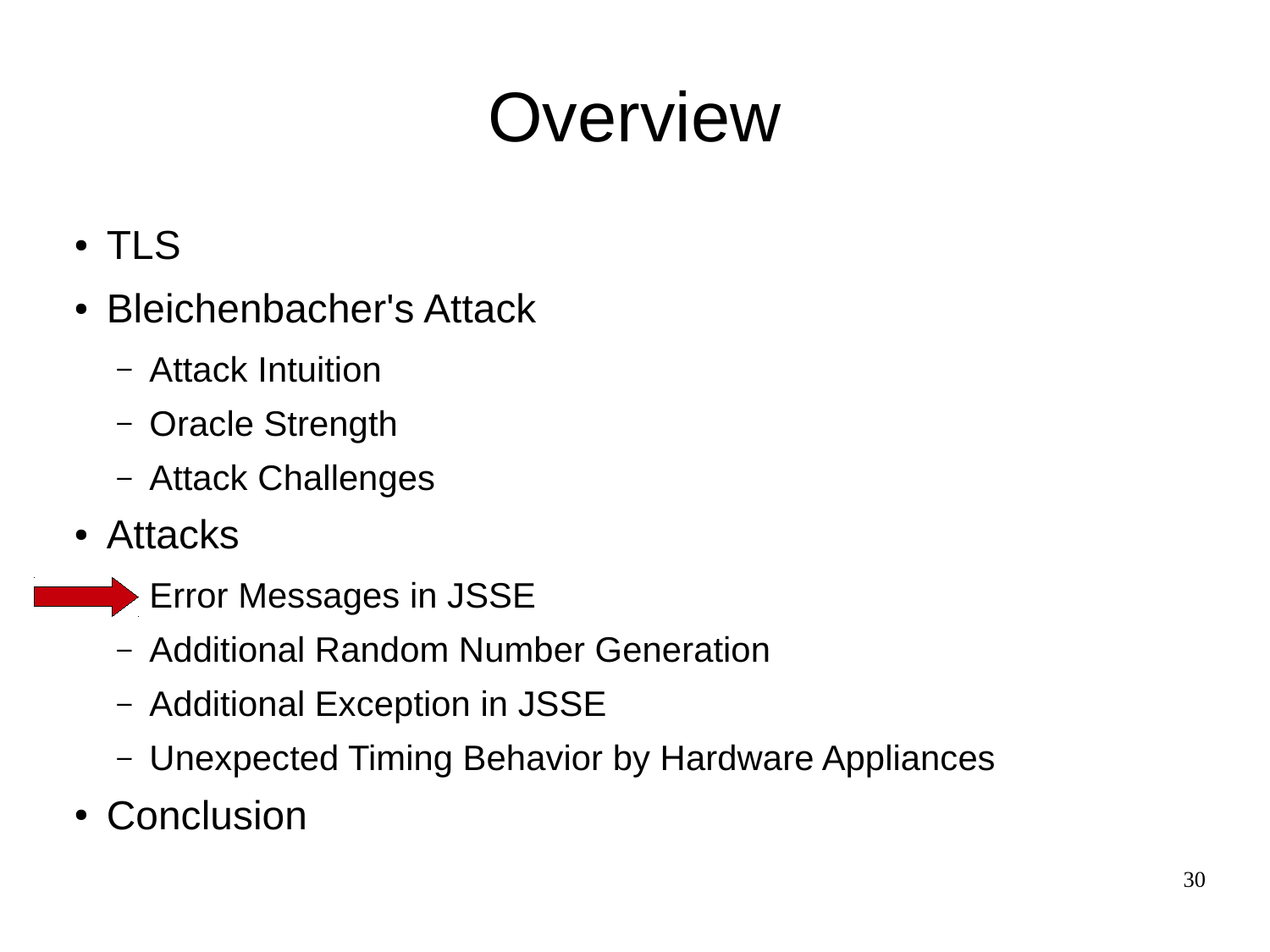#### Error Messages in JSSE

- With T.I.M.E. we sent differently formatted PKCS#1 messages to a JSSE server
- Server responded with:
	- INTERNAL ERROR and
	- HANDSHAKE FAILURE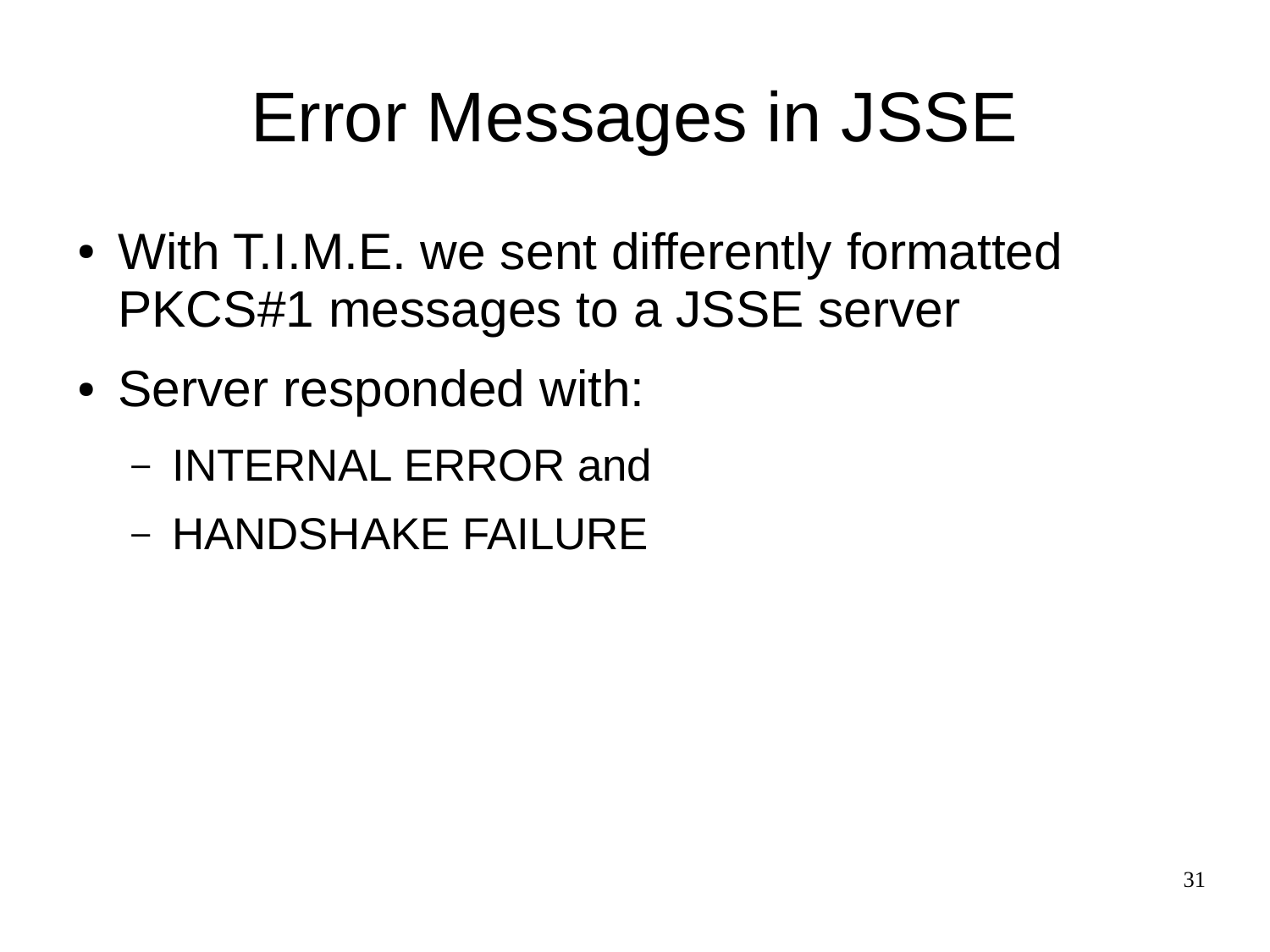### Analysis

- Ox00 bytes inserted at specific positions cause an internal **ArrayIndexOutOfBoundsException**
- Lead to a different TLS alert message

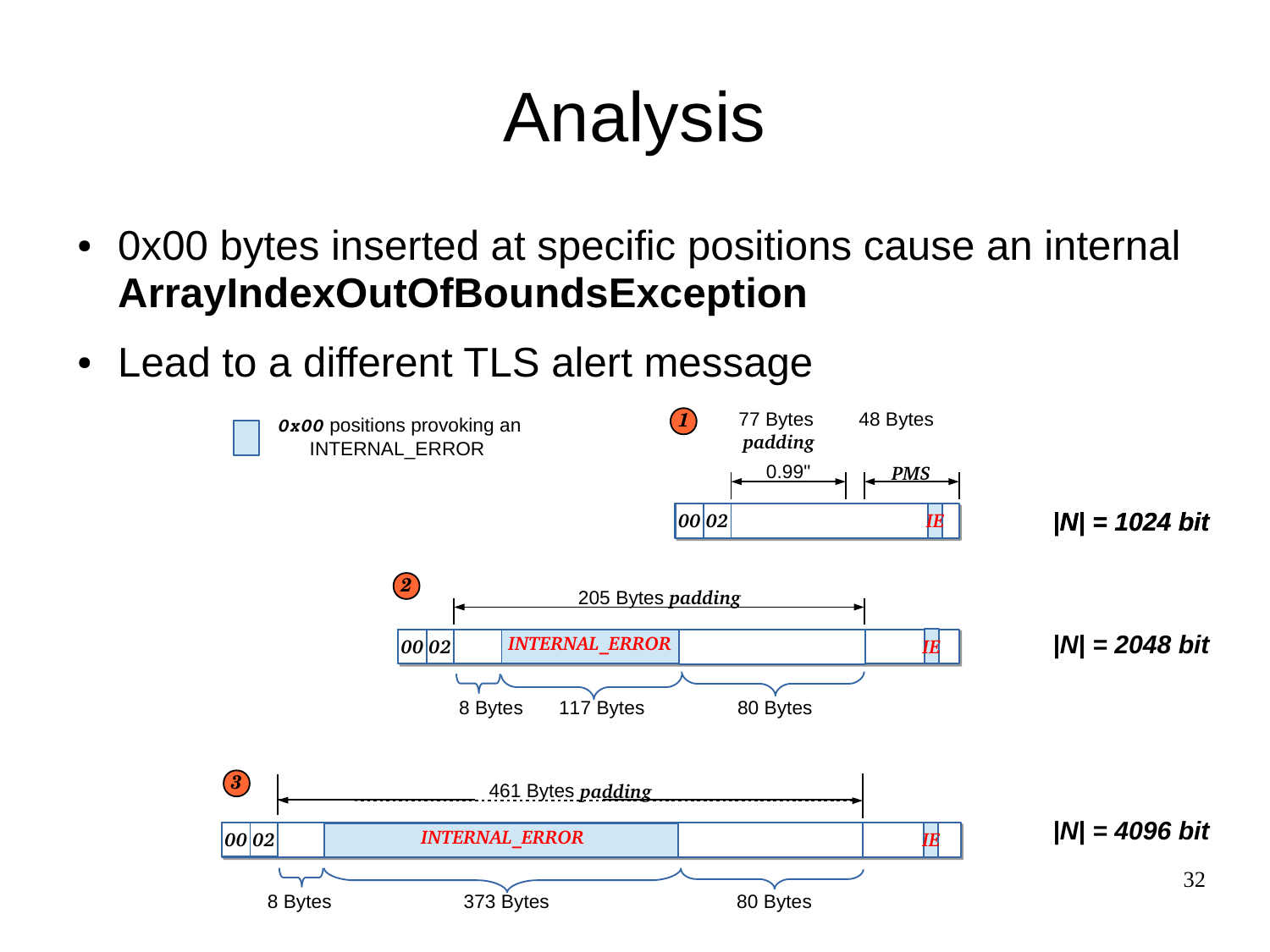#### Oracle Strength

- We were able to construct an oracle:
	- INTERNAL\_ERROR: message **valid**, starts with 00 02
	- HANDSHAKE FAILURE: message **invalid**
- What is the probability for triggering INTERNAL ERROR?
	- 2048 bit key:
		- Number of bytes provoking INTERNAL ERROR: 117
		- Probability:

$$
P_{2048} = (255/256)^8 (1 - (255/256)^{117}) = 35\%
$$

– 4096 bit key:

$$
P_{4096} = 74\%
$$

– 1024 bit key:

$$
P_{1024} = 0.2\%
$$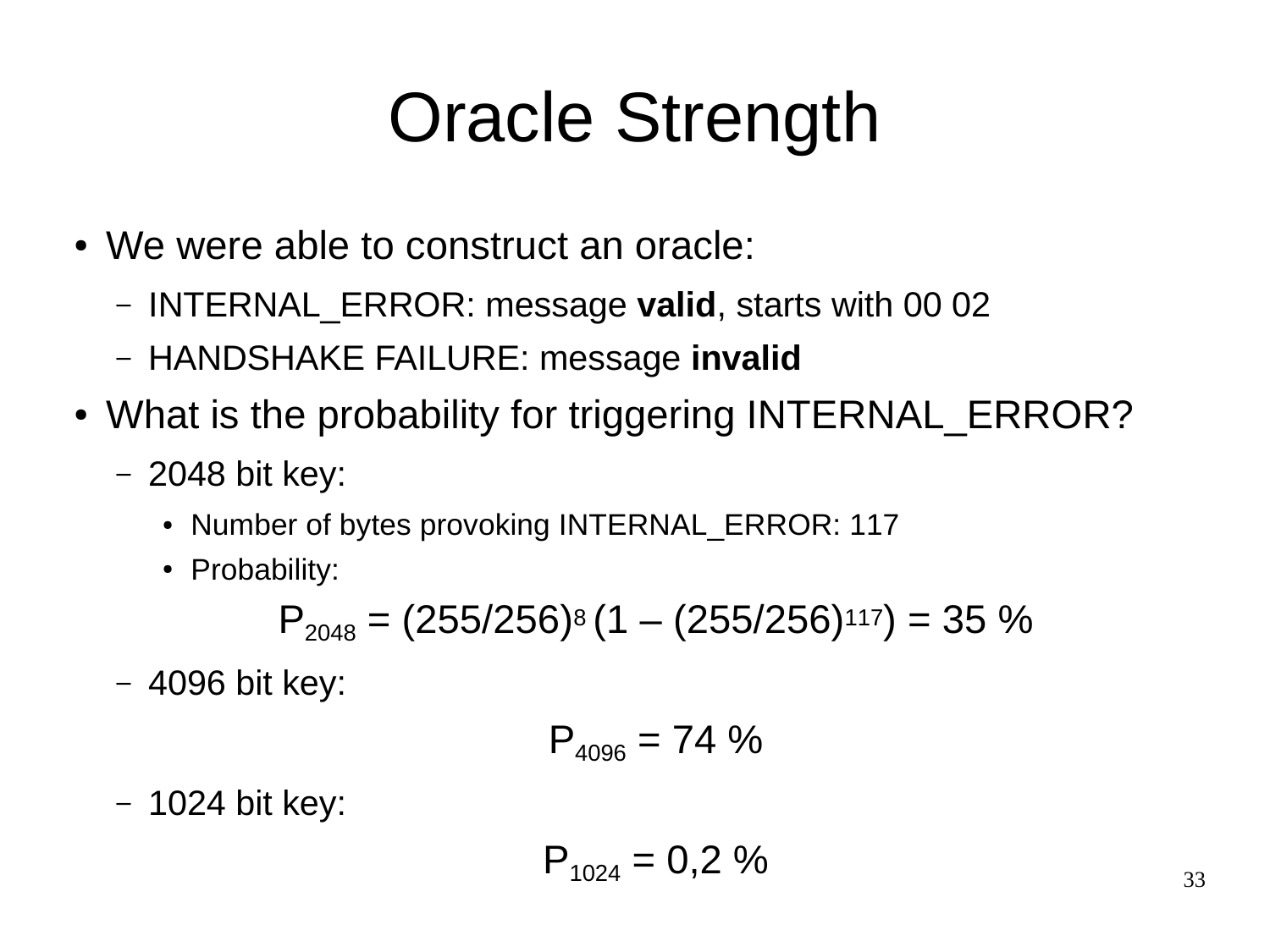#### Evaluation

|                  | Mean    | Median |
|------------------|---------|--------|
| 2048 bit RSA key | 177 000 | 37 000 |
| 4096 bit RSA key | 73 000  | 28 000 |



- Attack on server with 1024 bit keys not practical because of the weak oracle
- Patched in October 2012 JDK 6, Update 37 (JDK 6u37): CVE-2012-5081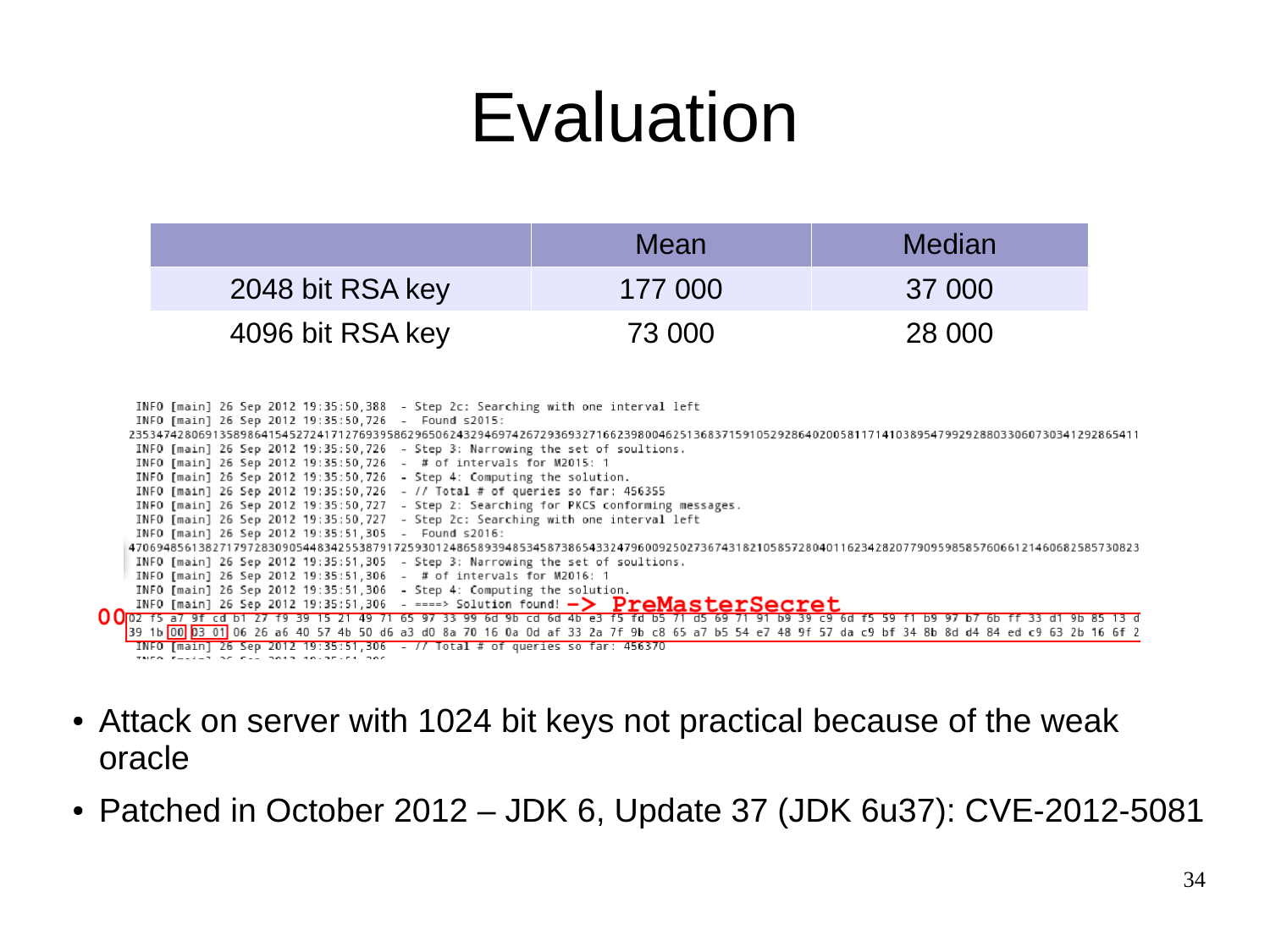#### Overview

- TLS
- Bleichenbacher's Attack
	- Attack Intuition
	- Oracle Strength
	- Attack Challenges
- Attacks
	- Error Messages in JSSE
	- Additional Random Number Generation
		- Additional Exception in JSSE
		- Unexpected Timing Behavior by Hardware Appliances
- Conclusion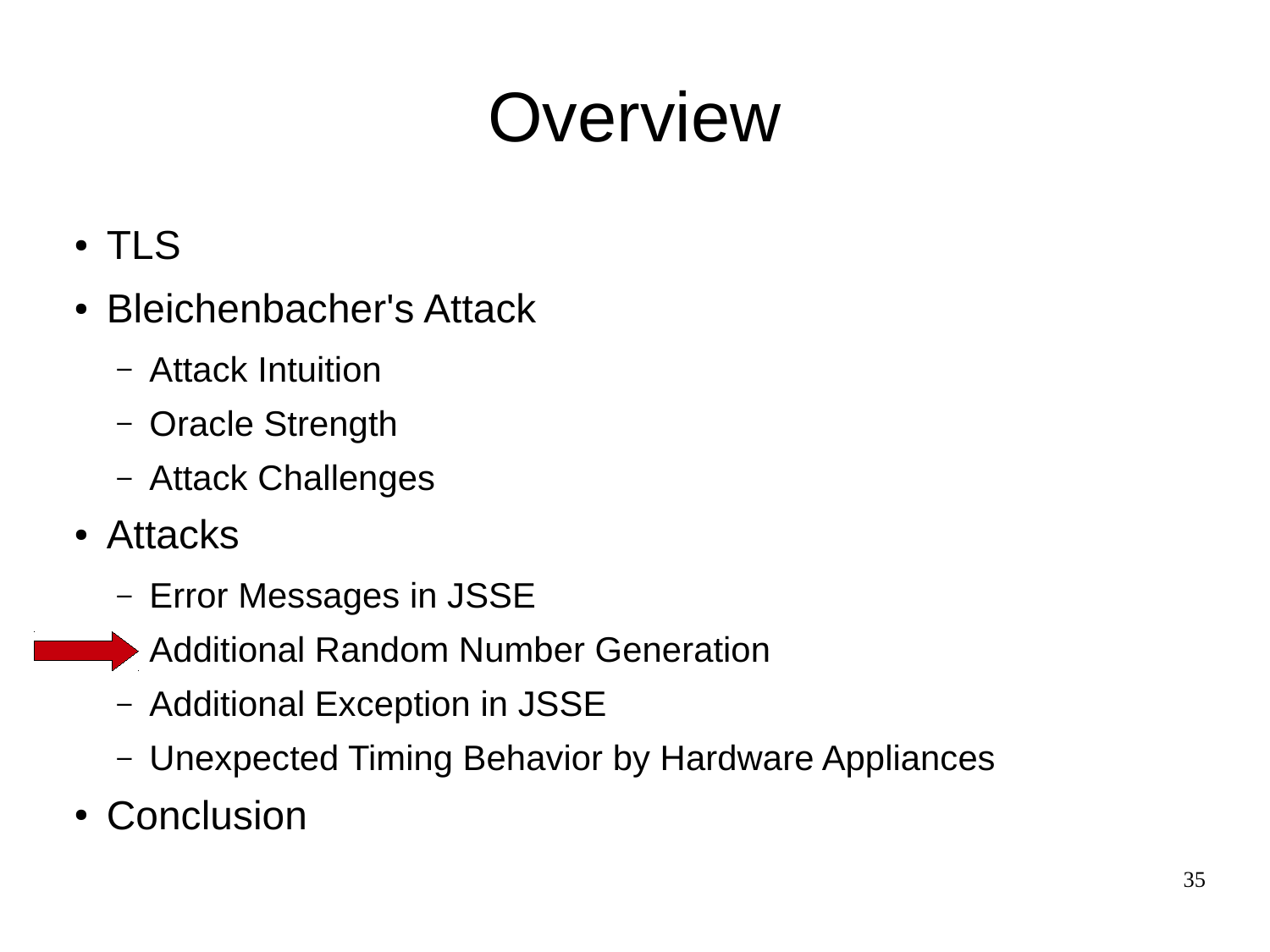#### Additional Random Number Generation

#### ● **Recommended Countermeasure:**

● **Countermeasure in OpenSSL, GnuTLS, ...:**

**decrypt the ciphertext: m := dec(c)**

**if ( (m ? 00||02||PS||00||k) OR** 

 **(|k| ? 48) ) then** 

generate a random PMS<sub>p</sub>

proceed with PMS := PMS<sub>R</sub>

#### **else**

 **proceed with PMS := k**

#### generate a random PMS<sub>p</sub>

**decrypt the ciphertext: m := dec(c)**

**if ( (m ? 00||02||PS||00||k) OR** 

 **(|k| ? 48) ) then** 

proceed with PMS := PMS<sub>P</sub>

**else**

 **proceed with PMS := k**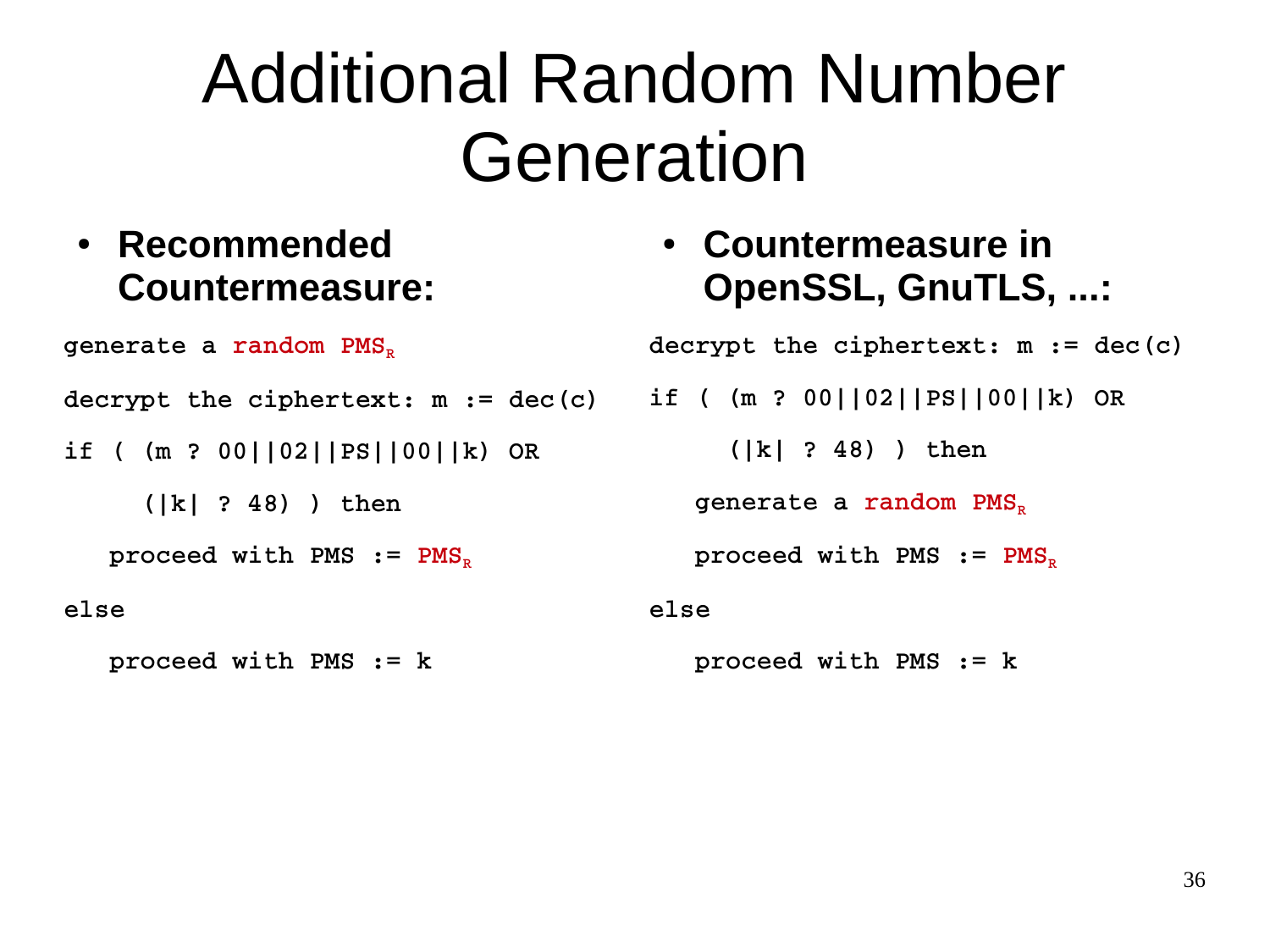# Analysis

- We saw this in more implementations
- Important observation: Random PMS generated only in case of invalid decryption step
- Does this misbehavior allow us to execute practical attacks?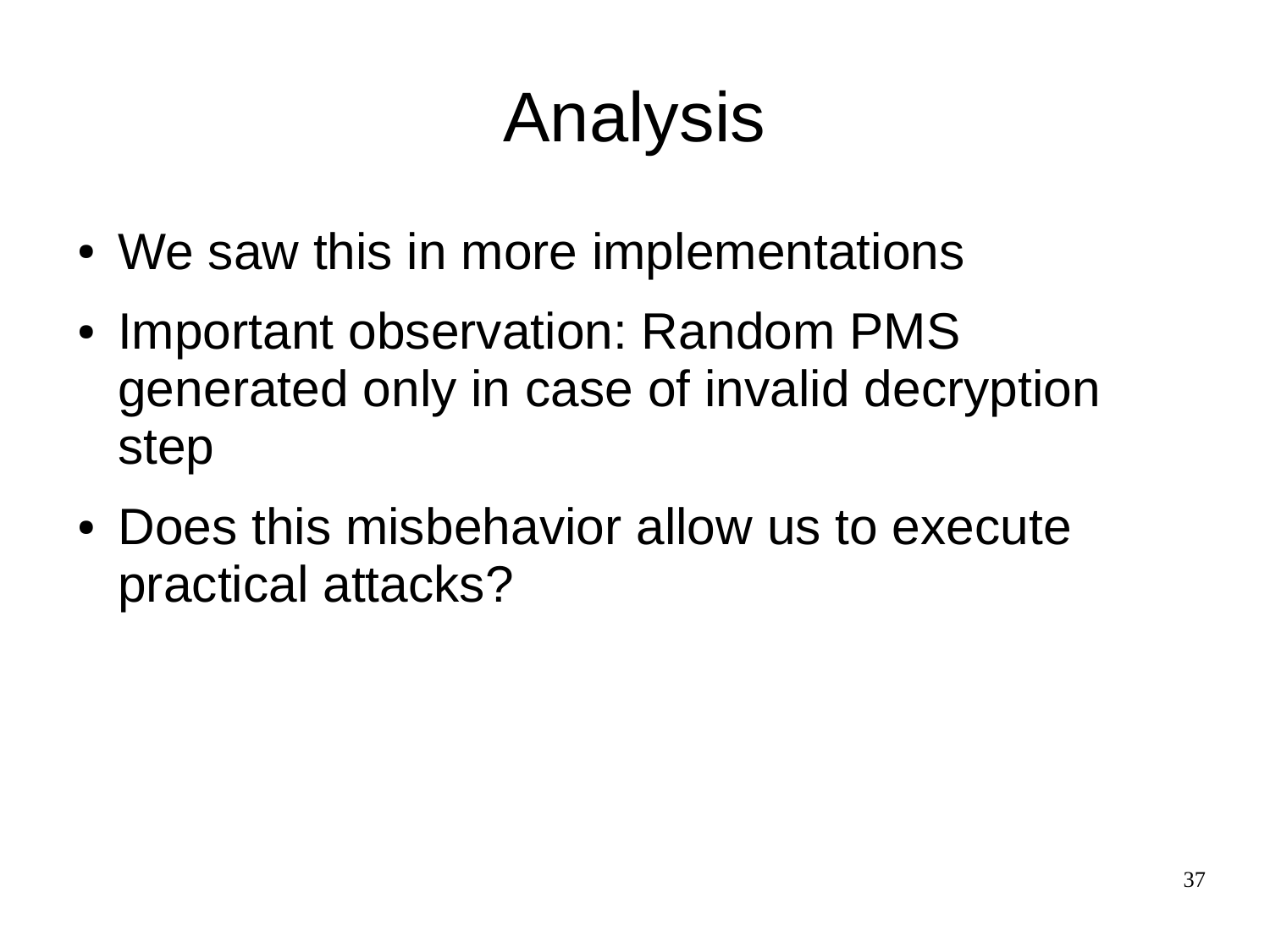#### Oracle Strength

• We were able to measure different timing responses, however the timing difference was very small (cca. 2 microseconds)



• Probability of returning a valid message small:

$$
P = 2.7 * 10^{-8}
$$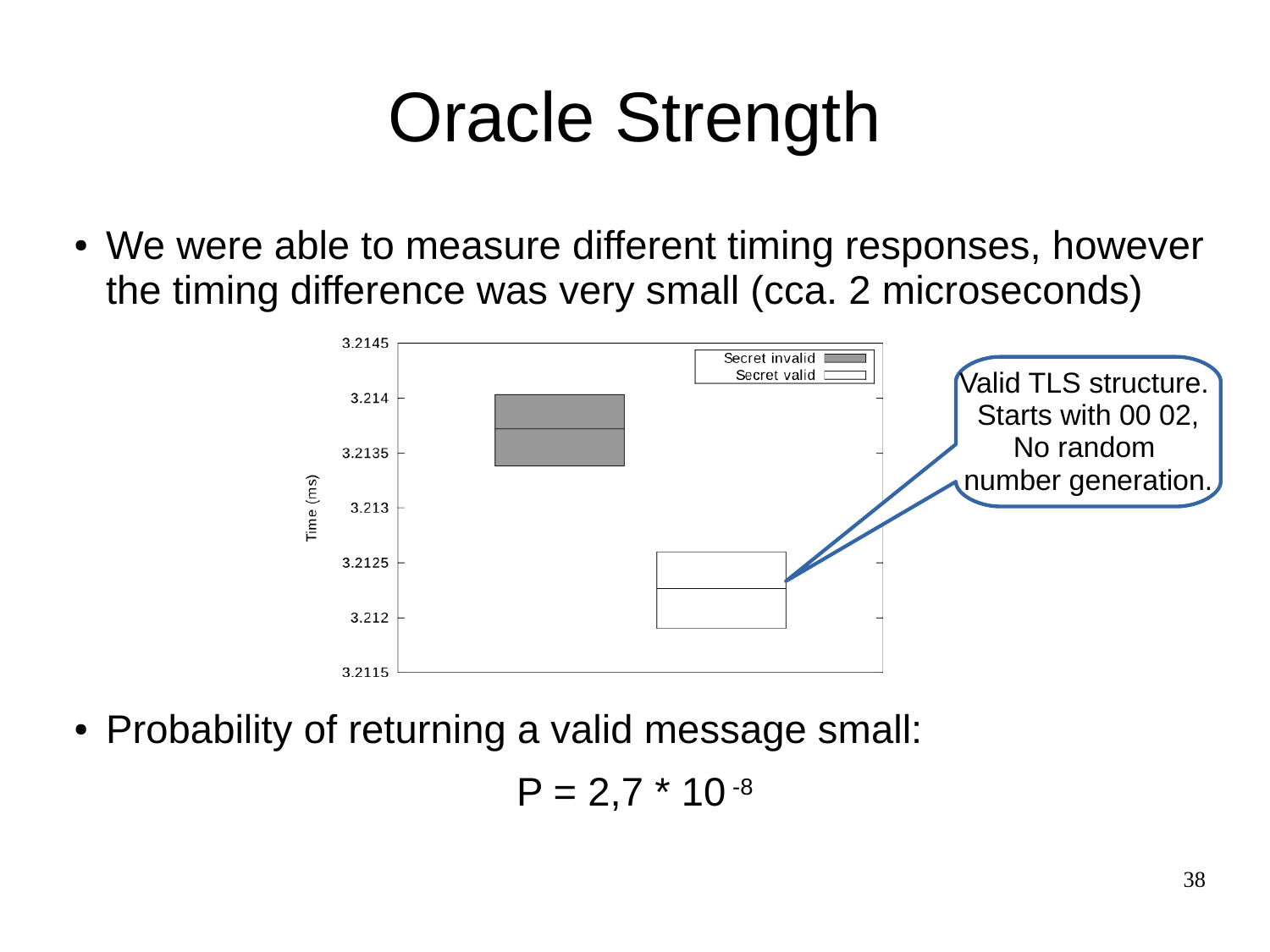#### Evaluation

- Attack not practical
- Too many oracle queries
- The timing difference too small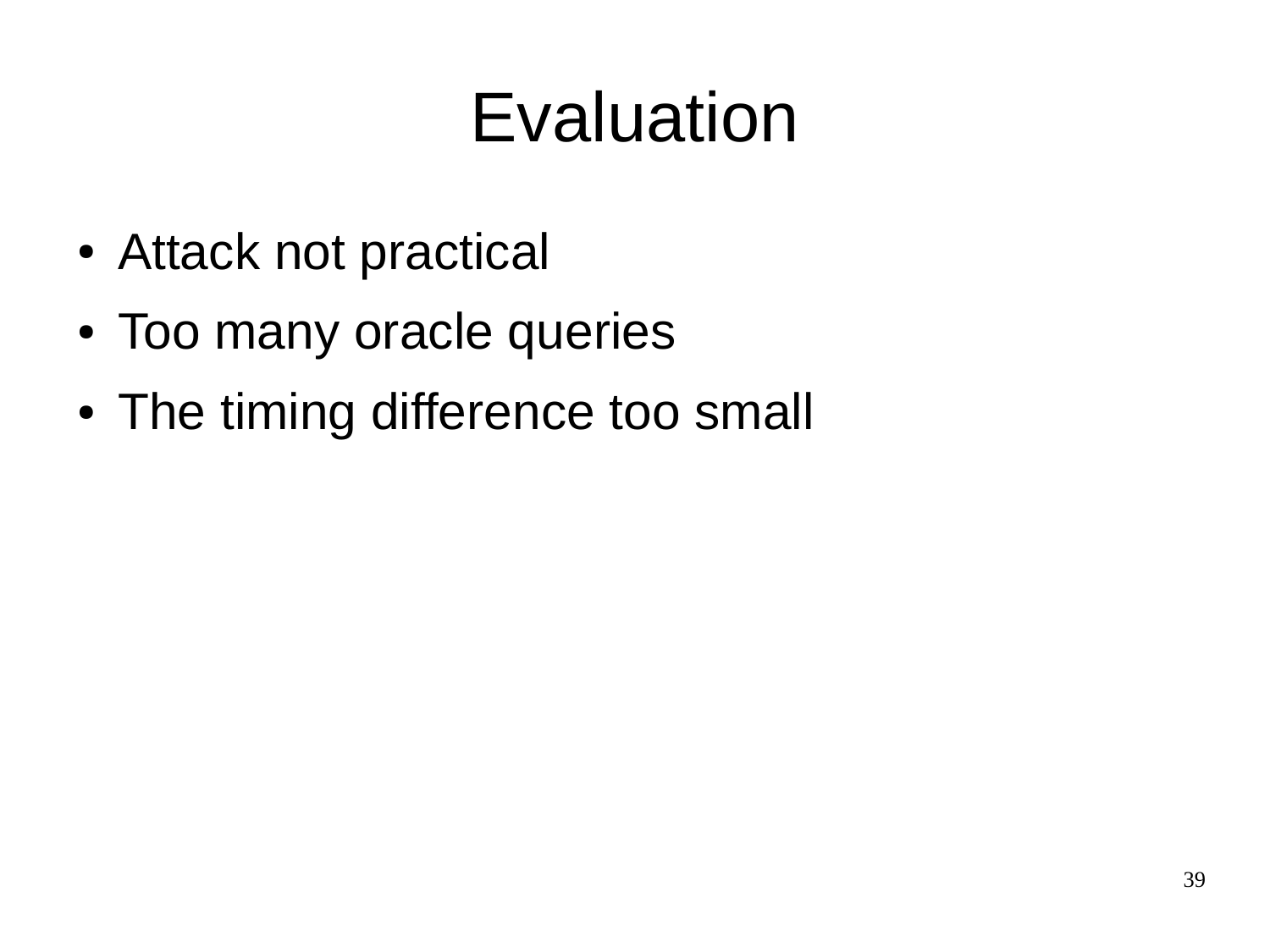#### Overview

- TLS
- Bleichenbacher's Attack
	- Attack Intuition
	- Oracle Strength
	- Attack Challenges
- Attacks
	- Error Messages in JSSE
	- Additional Random Number Generation
- **EXCEPTION AND ADDITIONAL EXCEPTION IN JSSE** 
	- Unexpected Timing Behavior by Hardware Appliances
	- Conclusion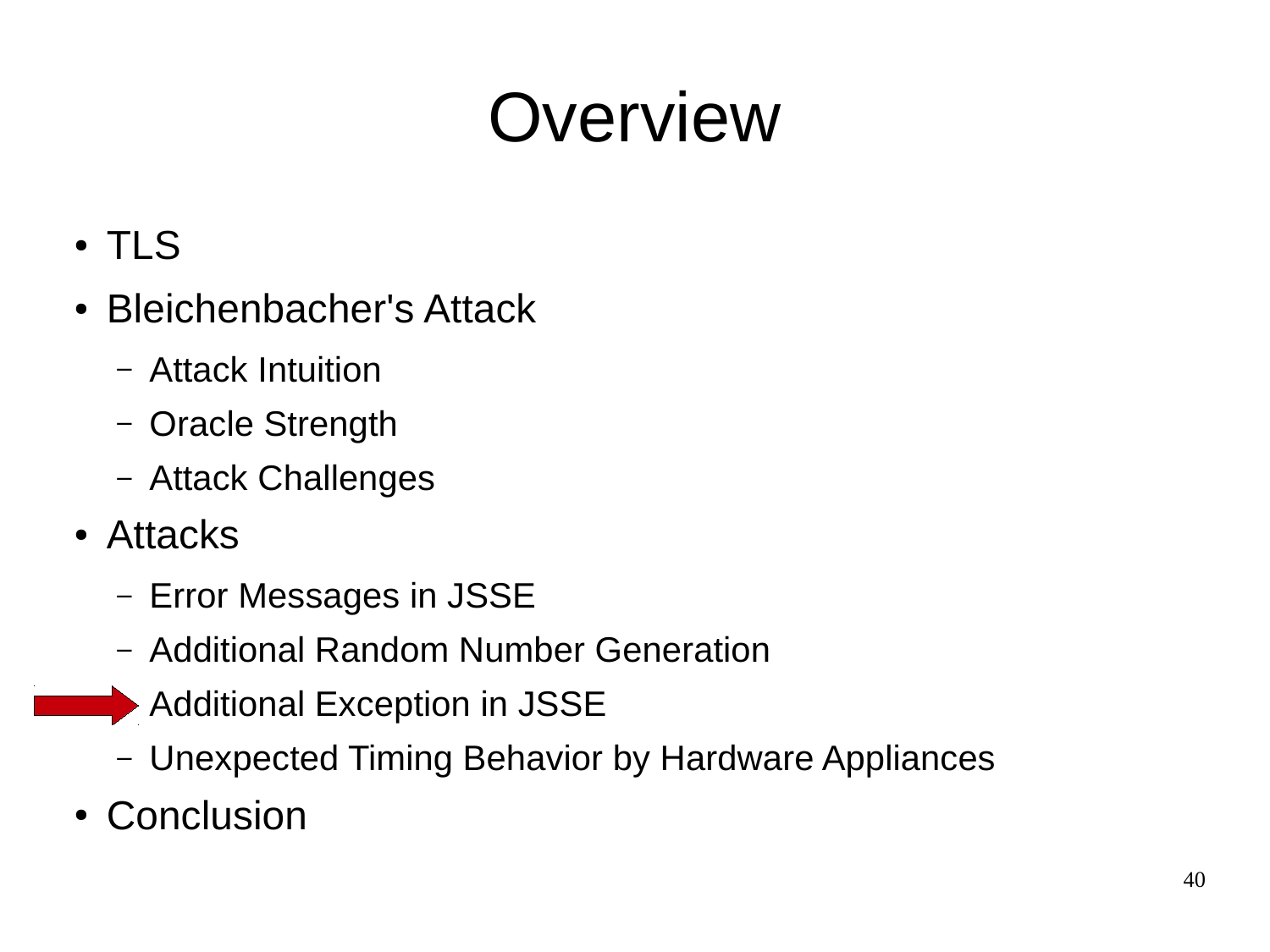#### Additional Exception in JSSE

• PKCS#1 unpadding function in Java:

**}**

**private byte [] unpadV15 (byte[] padded) throws BadPaddingException {**

```
   if (not PKCS compliant) {
            throw new BadPaddingException();
   } else {
            return unpadded text;
   }
```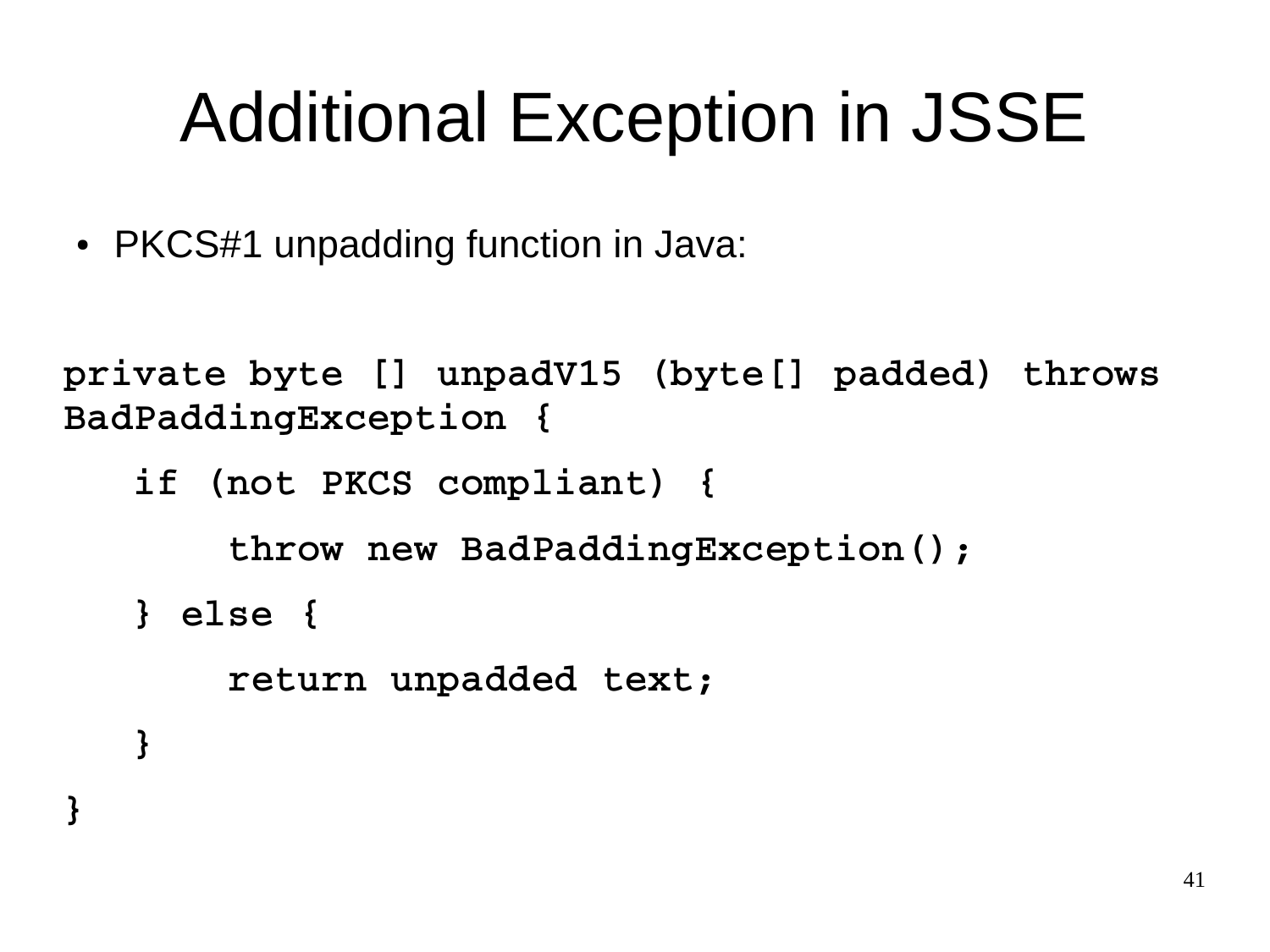## Analysis

- We tested the JSSE server with different valid and invalid PKCS#1 messages
- We were not able to trigger a different alert...
- ...but we saw **an additional exception** in case of invalid message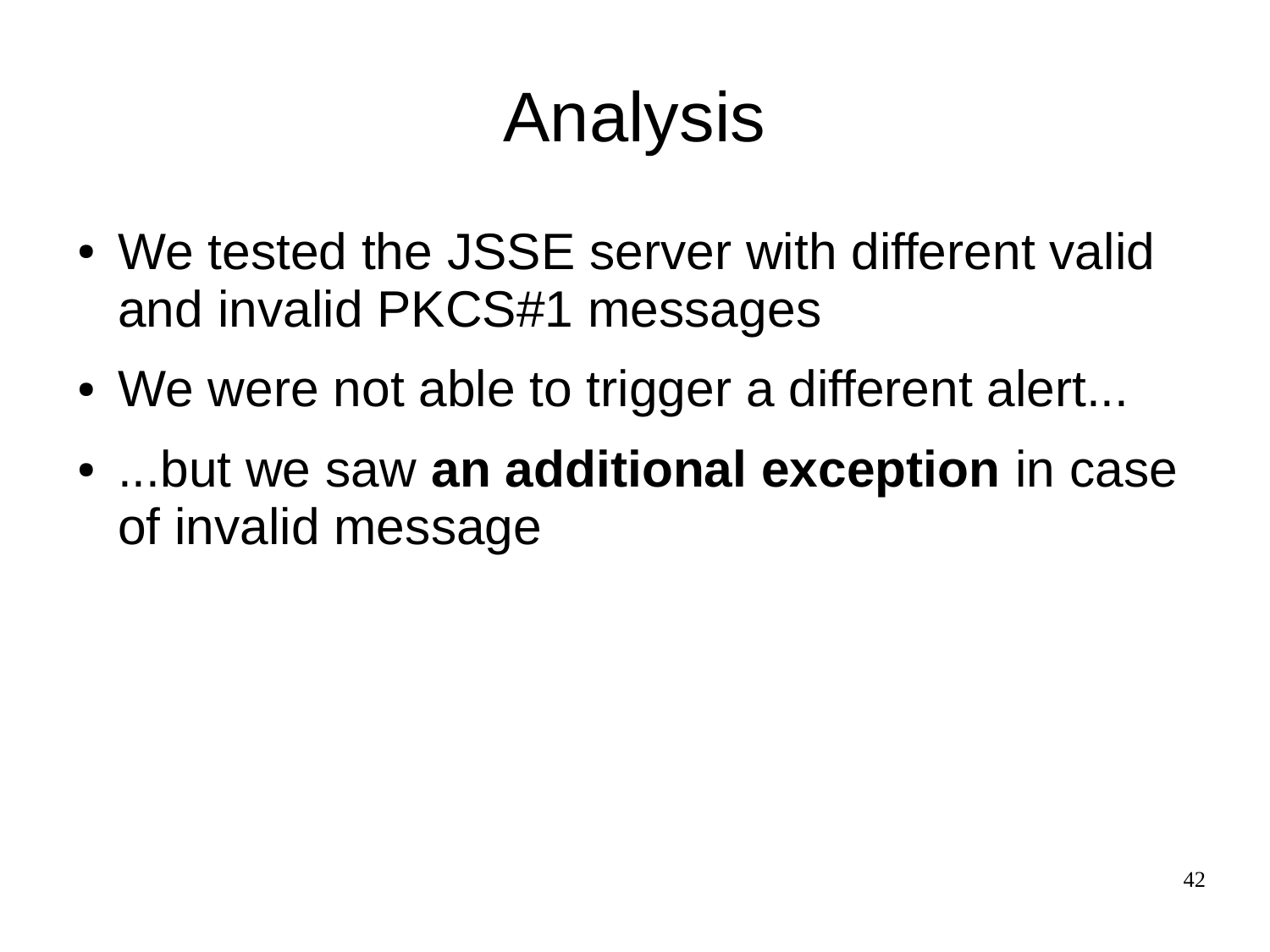#### Oracle Strength

• We evaluated that an additional exception consumes about 20 microseconds!



• Enough to measure over LAN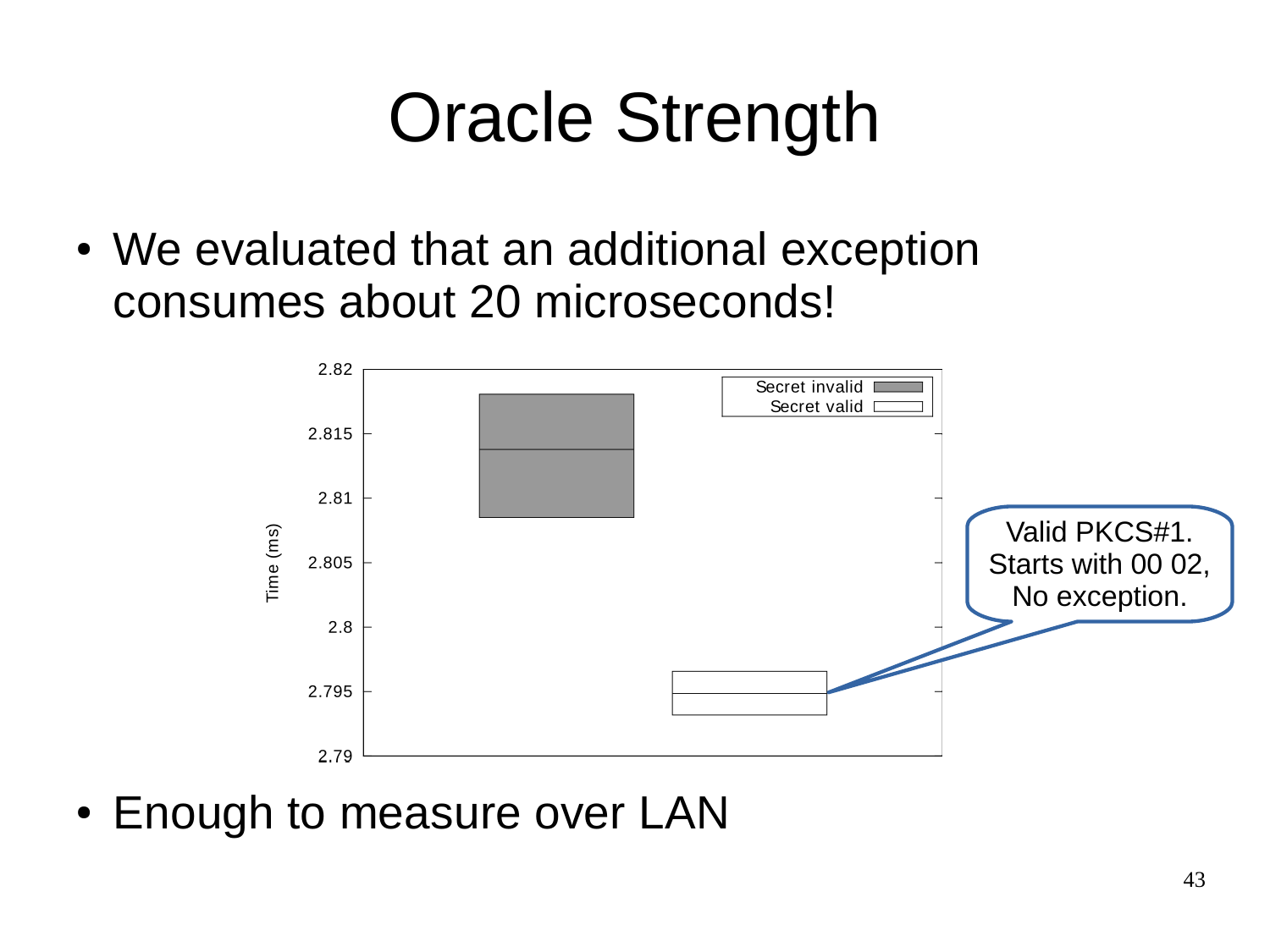#### Oracle Strength

- We were able to construct an oracle:
	- Shorter time: message **valid**, PKCS#1 compliant
	- Longer time: message **invalid**, additional exception produced
- Large probability of about 60%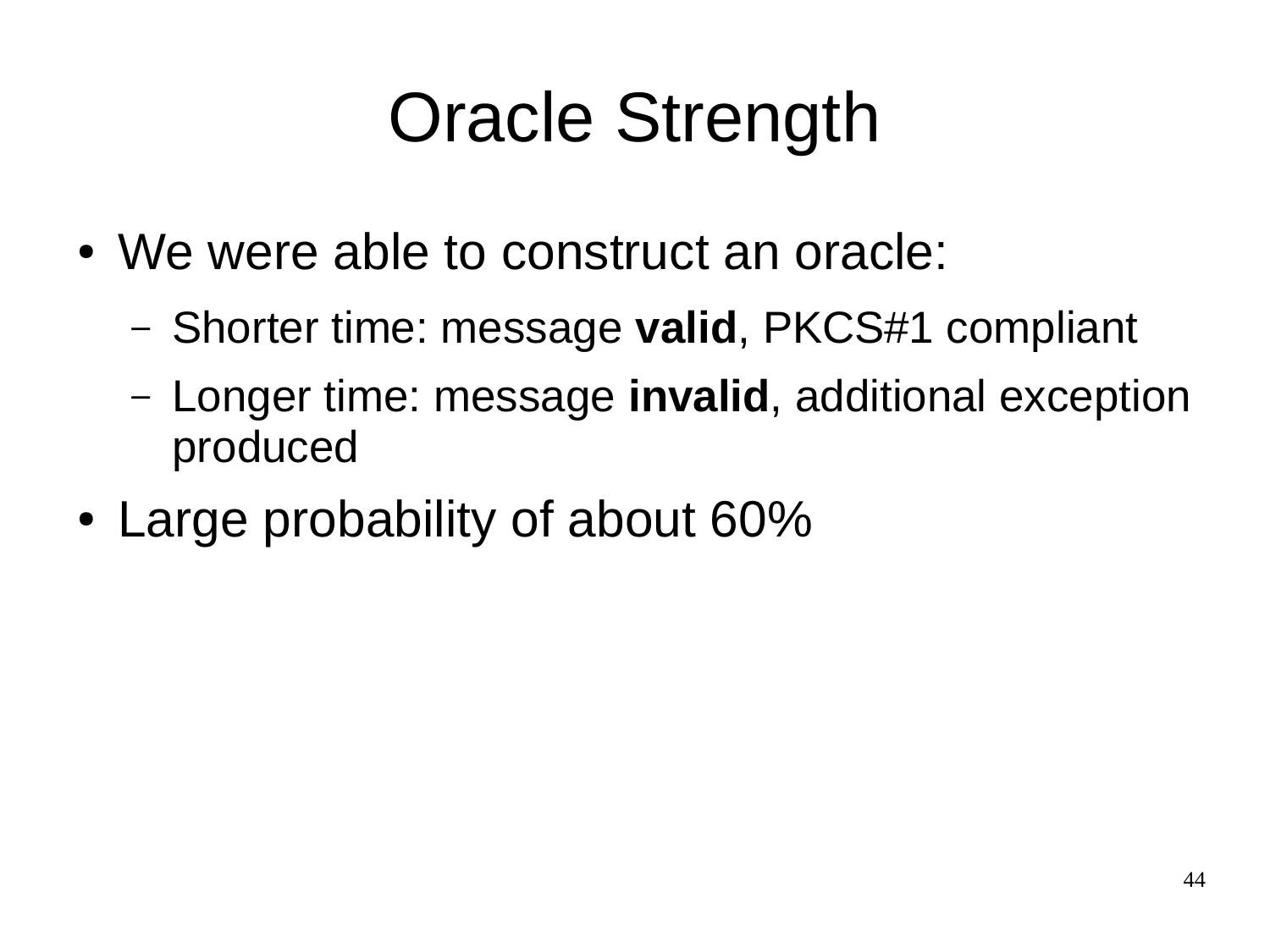#### Evaluation

• Attack evaluation:



- About 20 000 oracle queries to decrypt a PMS
- Each oracle query takes about 500 server queries
- 20% false negatives, no false positive
- 20 hours, over LAN
- Executed against OpenJDK and Oracle JDK
- Patched in January 2014 JDK 7, Update 45: CVE-2014-411
- Similar behavior found in Bouncy Castle (Java and  $C#$ )
	- Reported, not fixed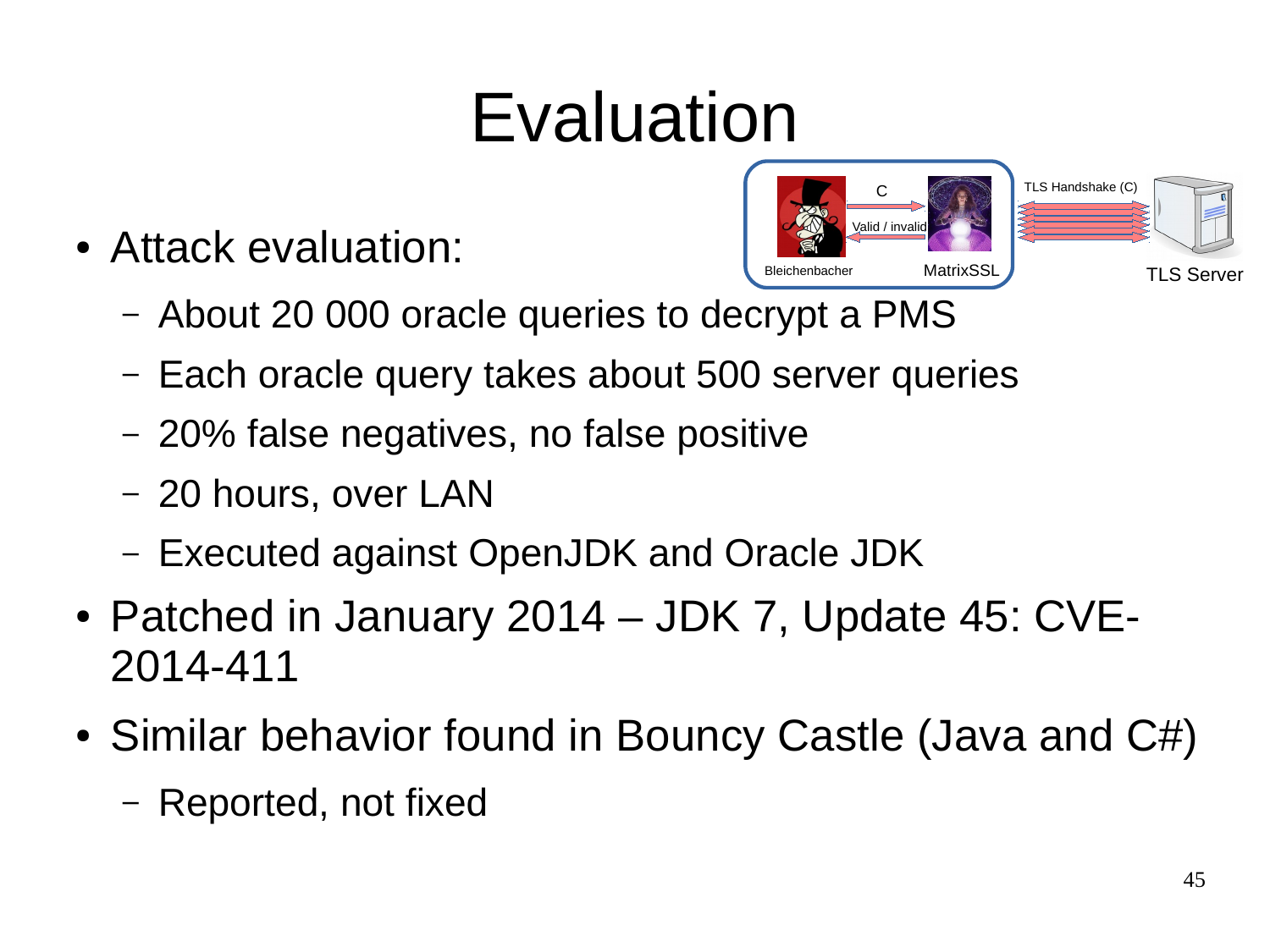#### Overview

- TLS
- Bleichenbacher's Attack
	- Attack Intuition
	- Oracle Strength
	- Attack Challenges
- Attacks
	- Error Messages in JSSE
	- Additional Random Number Generation
	- Additional Exception in JSSE
	- Unexpected Timing Behavior by Hardware Appliances
- Conclusion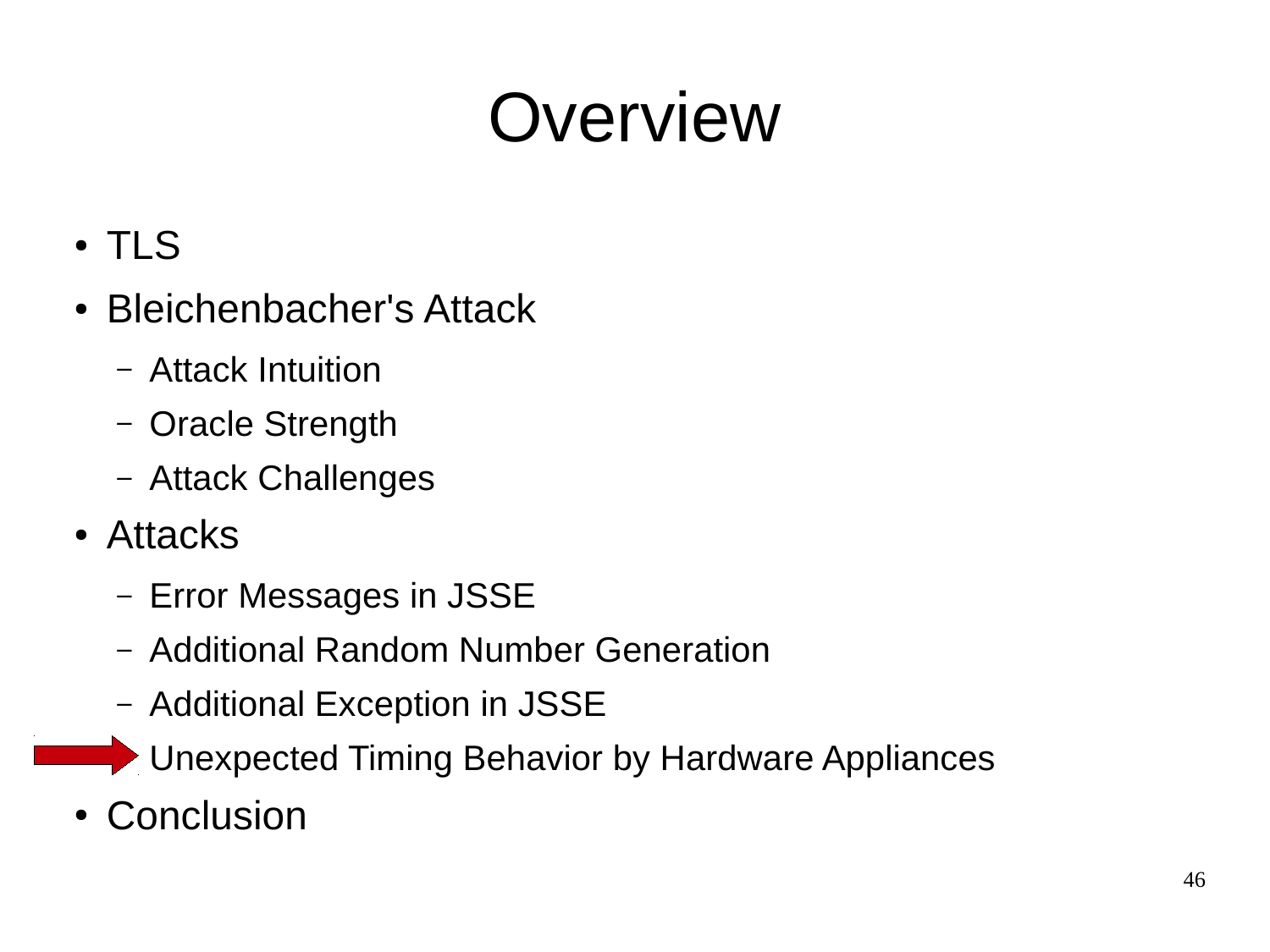#### Unexpected Timing Behavior by Hardware Appliances

- We used T.I.M.E. to execute TLS handshakes using malformed PKCS#1 messages
- Our Hardware Appliance accepted malformed PKCS#1 formatted PremasterSecrets:
	- 01 02 … 00 PMS
	- 02 02 … 00 PMS
	- 03 02 … 00 PMS
- The first byte was not checked at all and we could execute valid TLS handshakes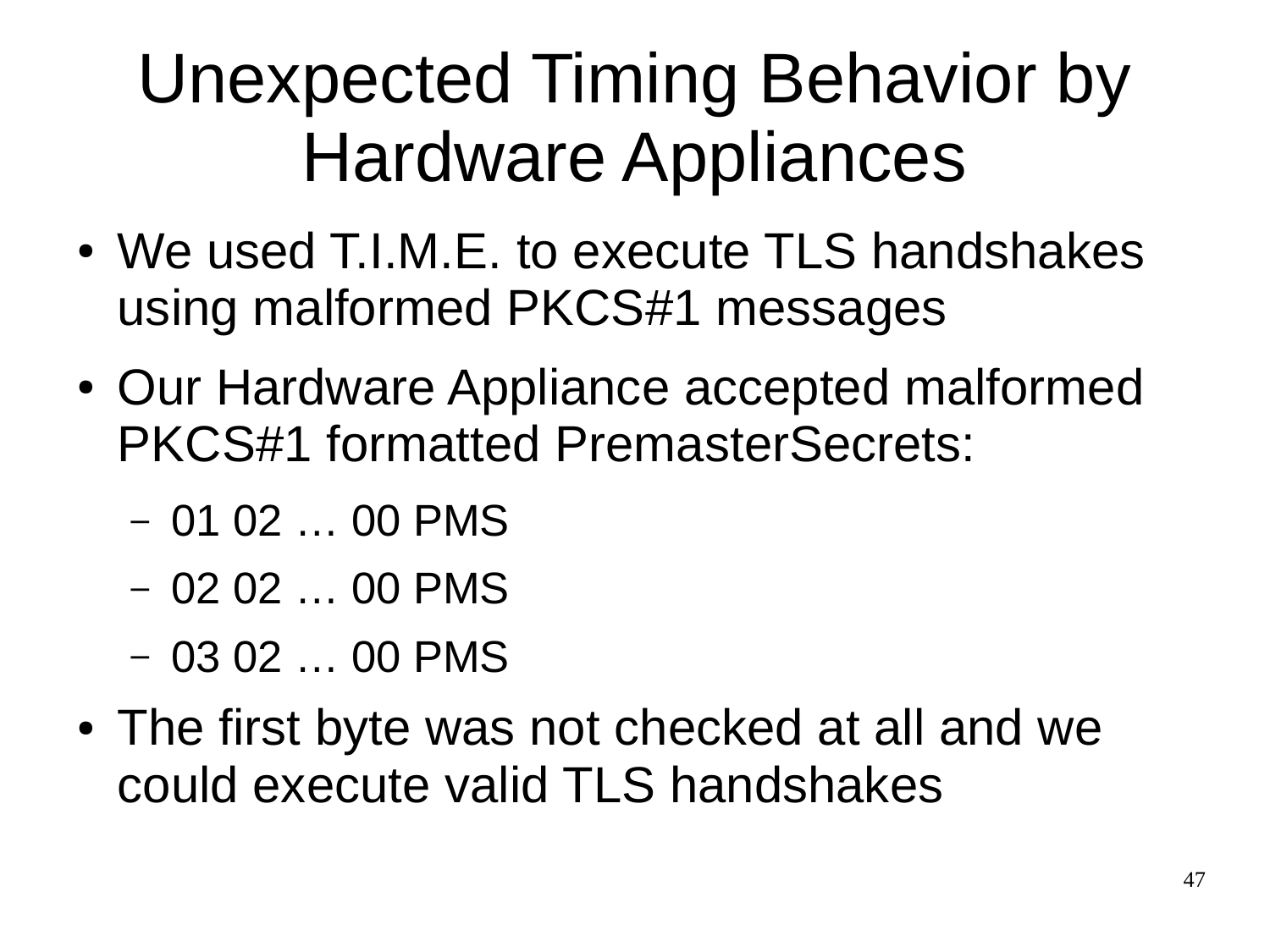# Analysis

- It was not directly exploitable
	- the attacker is not able to produce valid ClientFinished messages



- $\dots$  but we smelled a timing leakage in the PKCS#1 processing
- Black box analysis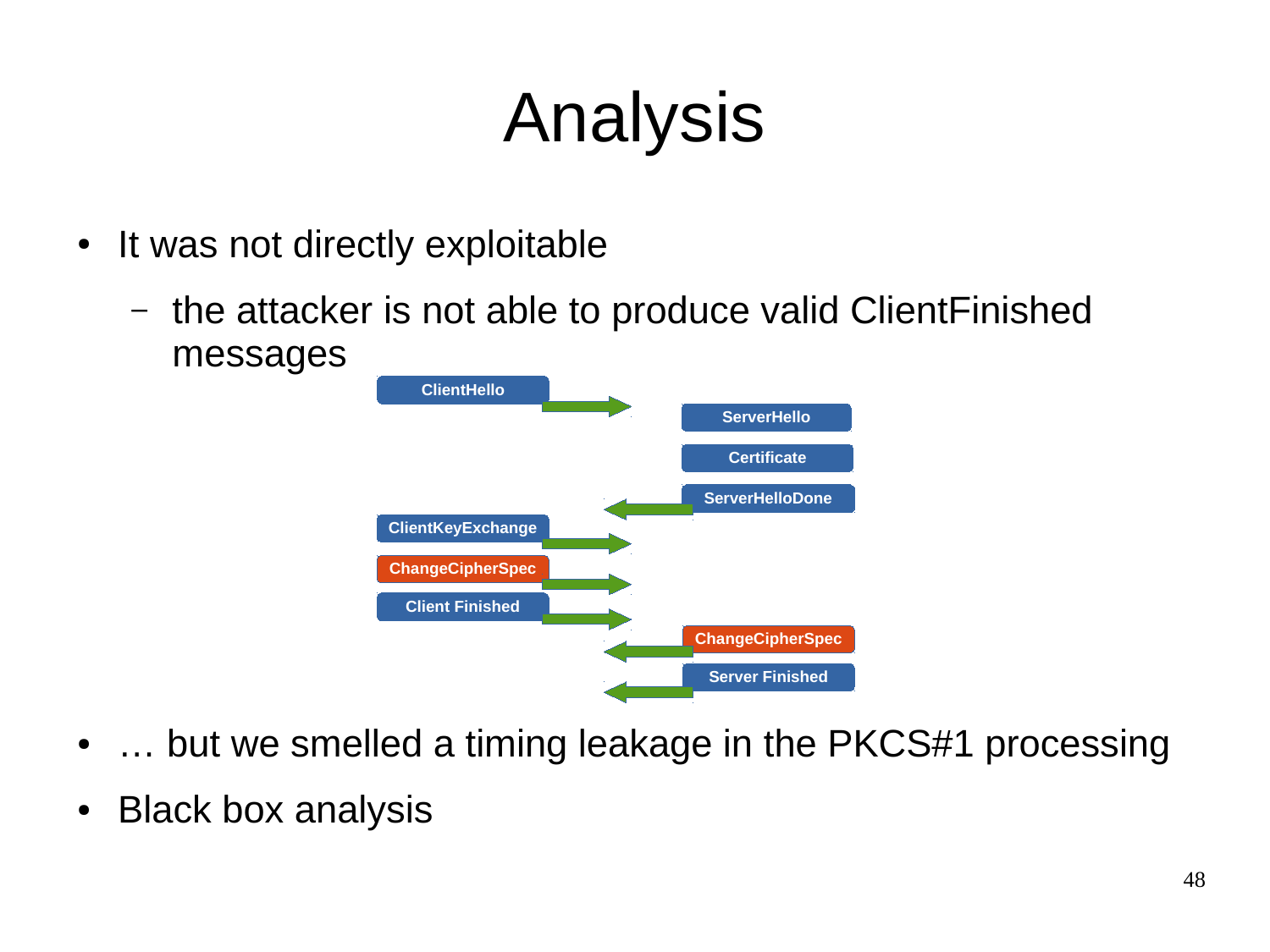#### Oracle Strength

• We found a timing difference of about 15 microseconds between messages starting with *?? 02* and other messages (*??* indicates an arbitrary byte)

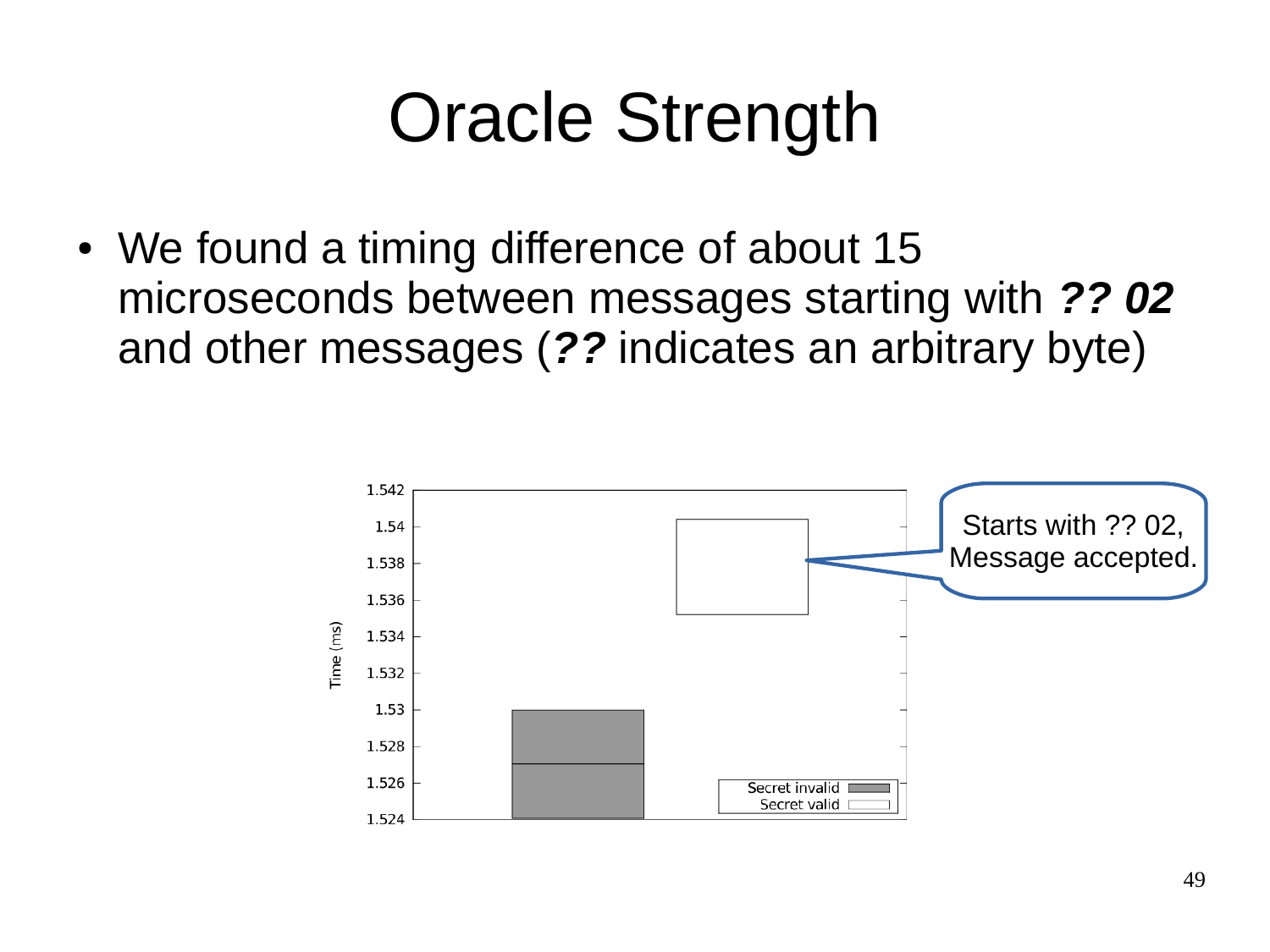#### Oracle Strength

- We were able to construct an oracle:
	- Longer time: message **valid**, starts with *?? 02*
	- Shorter time: message **invalid**, different second byte
- The oracle is not "Bleichenbacher" compliant

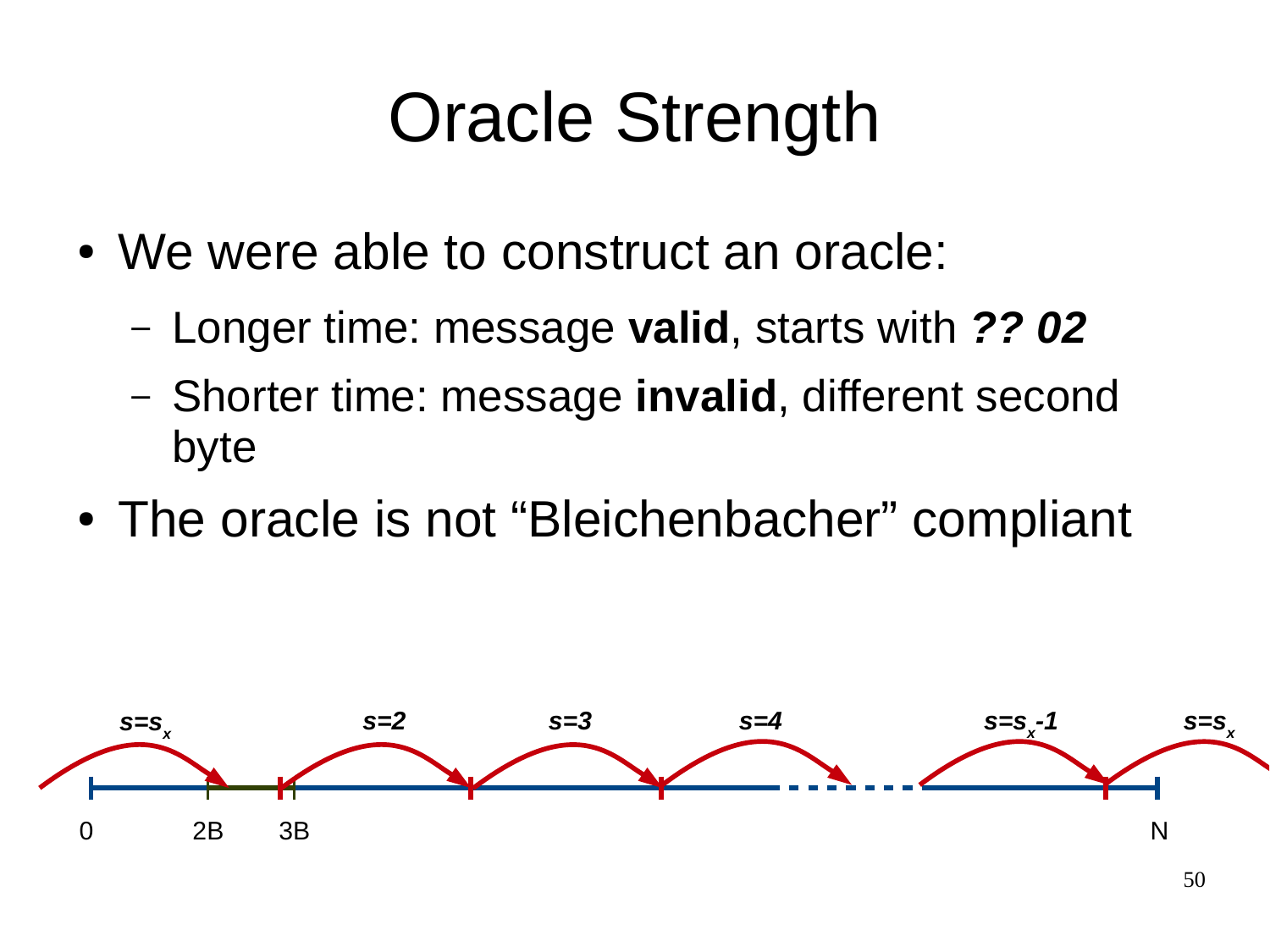#### Evaluation

- We extended Bleichenbacher's attack to work with our oracle
- Performance improvement:
	- About 4700 oracle queries to decrypt a PMS
- $\cdot$  Real attack:
	- 7371 oracle queries
	- 4 000 000 server queries at total
	- 40 hours
	- 1290 false negatives, no false positive
- Developers notified, be prepared to update your appliances
- Public disclosure in August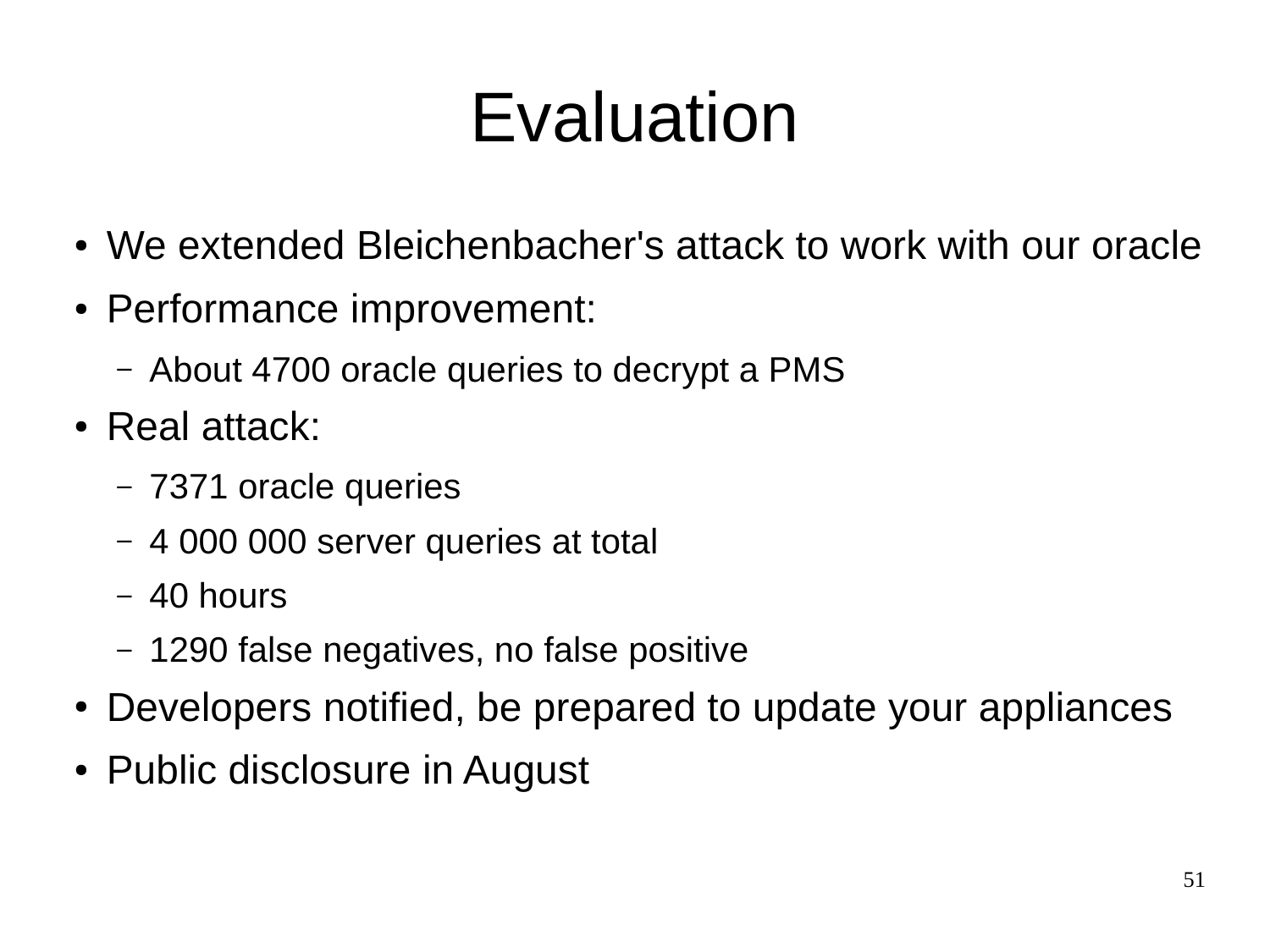#### Overview

- TLS
- Bleichenbacher's Attack
	- Attack Intuition
	- Oracle Strength
	- Attack Challenges
- Attacks
	- Error Messages in JSSE
	- Additional Random Number Generation
	- Additional Exception in JSSE
	- Unexpected Timing Behavior by Hardware Appliances

Conclusion